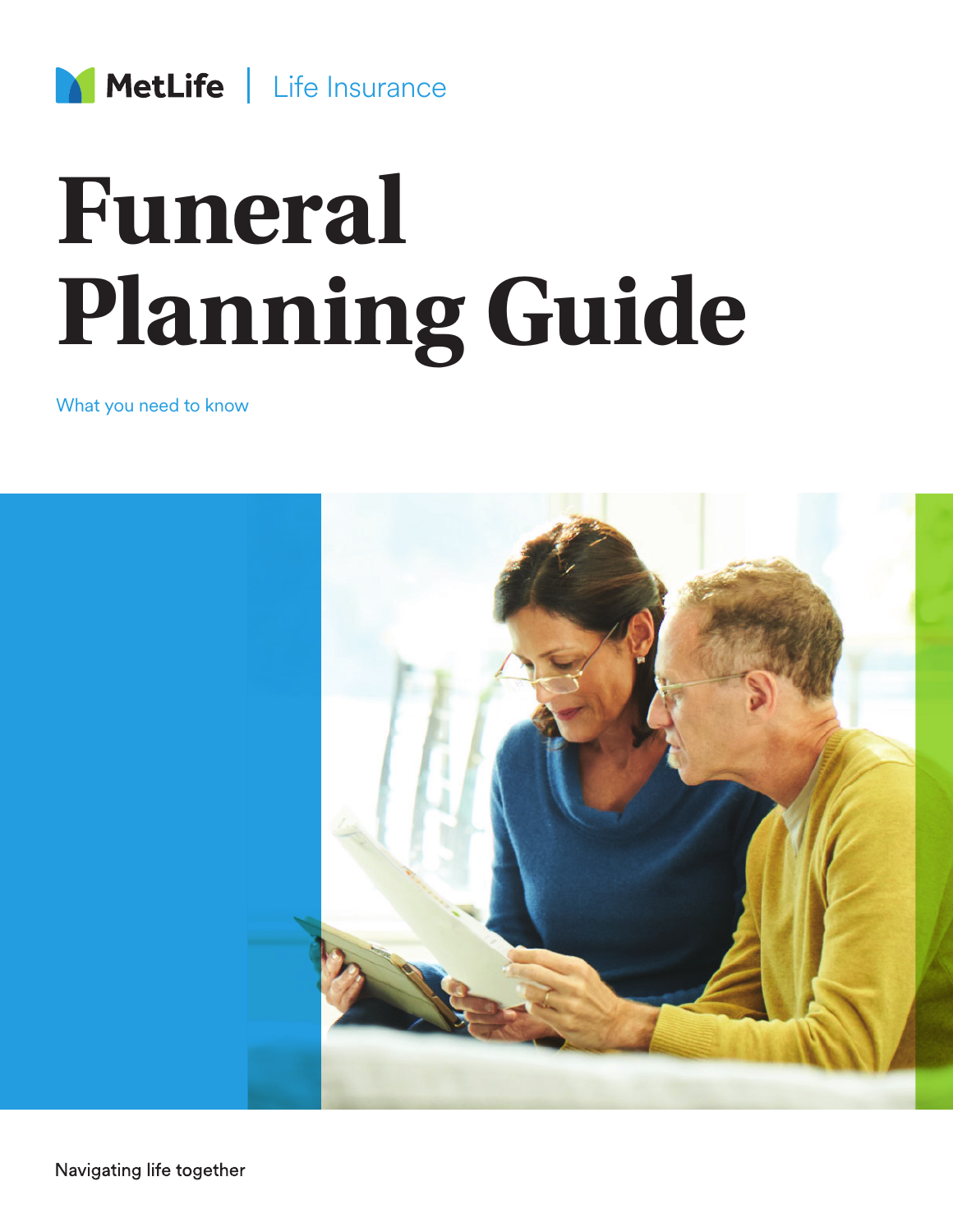Since a will is usually not read until after the funeral, it's not a good place to indicate your funeral preferences. It's also not a good idea to put the only copy of your Funeral Planning Guide in your safe deposit box, since your family may not have immediate access to the box following your death.

# **Introduction**

Throughout your life, you've been a source of emotional, physical and financial support for your family members and friends. With our Funeral Planning Guide, you can help support your loved ones at a time when they need it most. By documenting your funeral preferences, as well as other key information for your survivors, you can provide support posthumously — a final act of love.

Grieving family members and friends may be confronted with dozens of funeral planning decisions — all of which typically must be made quickly and under great emotional duress. What kind of funeral should it be? What funeral provider should you use? Should you bury or cremate the body? What other arrangements should you plan? Whom should you notify? And, as unpleasant as it may sound, how much is it all going to cost, and where will the money come from to pay for it? Knowing and following your wishes can alleviate the decision-making stress, and allow your loved ones to focus on their emotional needs and on other family matters that may arise during difficult times. Following the funeral, your financial affairs will need to be finalized, and the information you provide for your loved ones will be invaluable in completing this task.

This Funeral Planning Guide provides an easy-to-use format for documenting information your loved ones will need after your death:

- The **"My Personal Information"** section allows you to record details your family will need for official records but that, in their grief, they may not be able to recall.
- The **"My Funeral Plans"** section makes it simple to detail your wishes regarding your funeral. Should you not wish to plan your own funeral, your loved ones can use this information to do it for you.
- The **"My Important Contacts and Information"** section provides a place for you to record key information your loved ones may need following your death, such as insurance and financial information.

The Guide also provides you and/or your loved ones with information on funeral planning and on estate settlement, as well as descriptions of MetLife benefits that may be available to you or your beneficiaries, and a list of additional resources you may need.

Once you have completed the Funeral Planning Guide, it can be saved to your computer. As a backup, we recommend printing it out to keep with your other important papers. You may want to use the guide to initiate conversations with your family about other end-of-life issues, as well. In any event, be sure to let your family know where this information can be found, should they need it.\*

\* Note: MetLife neither captures nor stores any of the preferences or personal information you enter in the Funeral Planning Guide. MetLife is not responsible for retention or communication to any third party of the contents of your Funeral Planning Guide. MetLife suggests printing the completed guide and saving it in a secure place with your other important personal information and documentation. This Planning Guide is provided to you for informational purposes only and does not intend to cover all aspects of your specific circumstances. MetLife nor any of its affiliates, employees or representatives provide specific tax or legal advice. Please consult an attorney regarding your own personal situation.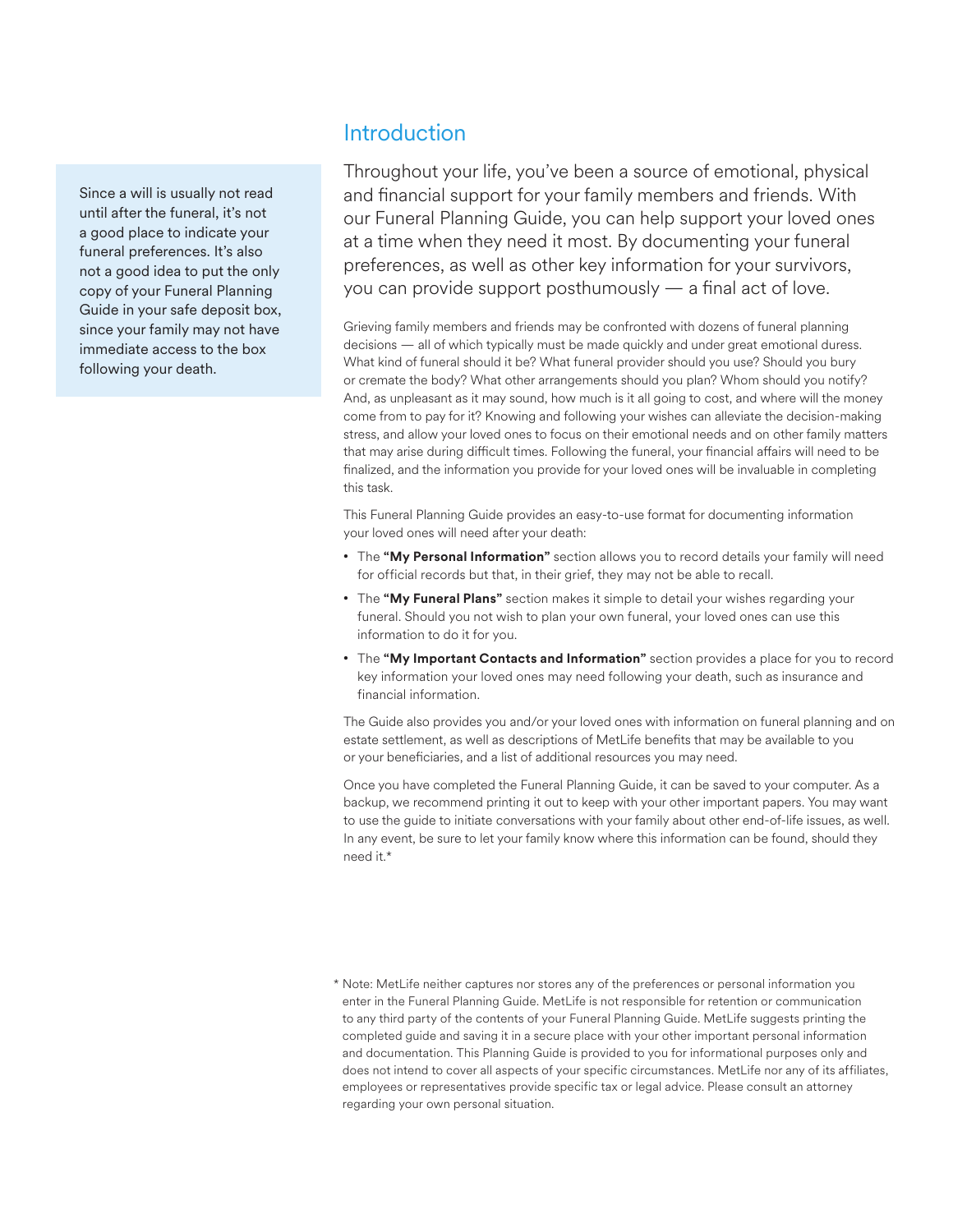# **Table of Contents**

| 2              |    | I. My Personal Information                                                        |
|----------------|----|-----------------------------------------------------------------------------------|
| $\overline{2}$ |    | A. Death Certificate Information                                                  |
| 3              |    | <b>II.</b> My Funeral Plans                                                       |
| 9              |    | III. My Important Contacts and Information                                        |
| 9              |    | A. Key Contacts                                                                   |
| 11             | В. | Insurance Information                                                             |
| 12             |    | C. Important Information                                                          |
| 15             |    | IV. Funeral Planning Information                                                  |
| 15             |    | A. Prepaying                                                                      |
| 15             | В. | Preplanning                                                                       |
| 15             |    | C. The Funeral Rule                                                               |
| 16             |    | D. Types of Funerals                                                              |
| 16             | F. | <b>Funeral Costs</b>                                                              |
| 18             | F. | Paying for the Funeral                                                            |
| 18             |    | G. Funeral Terms and Tips                                                         |
| 19             |    | V. Settling the Estate                                                            |
| 21             |    | VI. MetLife Benefits for You and Your Beneficiary(ies)                            |
| 21             |    | A. How do you know if you have enough life insurance to meet your family's needs? |
| 22             |    | B. Face-to-Face Will Preparation                                                  |
| 22             |    | C. Face-to-Face Estate Resolution ServicesSM(ERS)                                 |
| 22             | D. | WillsCenter.com                                                                   |
| 23             | Е. | Grief Counseling                                                                  |
| 23             | F. | MetLife Delivering The Promise® (DTP)                                             |
| 23             |    | G. Total Control Account <sup>®</sup> (TCA)                                       |
| 24             |    | <b>VII. The MetLife Death Claim Process</b>                                       |
| 25             |    | <b>VIII. Additional Resources</b>                                                 |
|                |    |                                                                                   |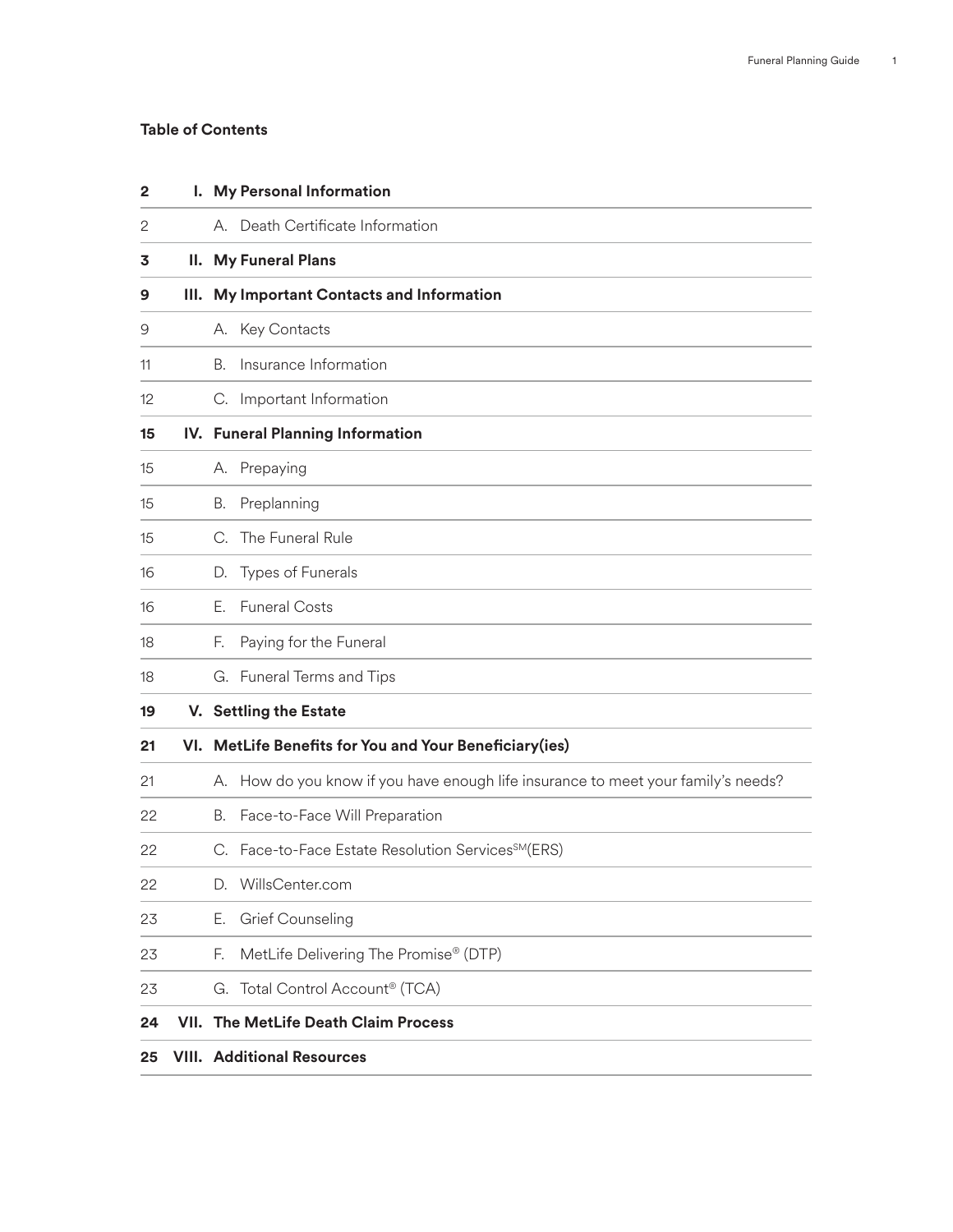# I. My Personal Information

# **A. Death Certificate Information**

Your loved ones will need the following information about you in order to obtain a death certificate:

# **Full Legal Name:**

|  | <b>Last Name</b> | Suffix (Sr., Jr., III, etc.) |
|--|------------------|------------------------------|
|  |                  |                              |
|  |                  |                              |

## **Other Names By Which You May Be Known:**

| <b>First Name</b>                                                                                                                                                                                                                   | <b>Middle Name</b> | <b>Last Name</b> | Suffix (Sr., Jr., III, etc.) |
|-------------------------------------------------------------------------------------------------------------------------------------------------------------------------------------------------------------------------------------|--------------------|------------------|------------------------------|
|                                                                                                                                                                                                                                     |                    |                  |                              |
|                                                                                                                                                                                                                                     |                    |                  |                              |
|                                                                                                                                                                                                                                     |                    |                  |                              |
| Date of Birth: <u>example and the contract of Birth:</u> example and the contract of Birth:                                                                                                                                         |                    |                  |                              |
| City & State of Birth: <u>All and State and State of Birth:</u> All and State and State and State of Birth:                                                                                                                         |                    |                  |                              |
|                                                                                                                                                                                                                                     |                    |                  |                              |
| Your Maiden Name: <u>Andrea American American Communication and Communication and Communication</u>                                                                                                                                 |                    |                  |                              |
|                                                                                                                                                                                                                                     |                    |                  |                              |
| Father's Name: <u>Communications</u> of the contract of the contract of the contract of the contract of the contract of the contract of the contract of the contract of the contract of the contract of the contract of the contrac |                    |                  |                              |
| Marital Status: Married Never Married Widowed Divorced                                                                                                                                                                              |                    |                  |                              |
|                                                                                                                                                                                                                                     |                    |                  |                              |
| Wedding / Registration Date & Place:                                                                                                                                                                                                |                    |                  |                              |

# **Your Children:**

| <b>First Name</b> | <b>Middle Name</b> | <b>Last Name</b> | Date of Birth | City & State of Birth |
|-------------------|--------------------|------------------|---------------|-----------------------|
|                   |                    |                  |               |                       |
|                   |                    |                  |               |                       |
|                   |                    |                  |               |                       |
|                   |                    |                  |               |                       |
|                   |                    |                  |               |                       |
|                   |                    |                  |               |                       |

| Were you ever in the Armed Forces?<br>U Yes   U No |  |  |
|----------------------------------------------------|--|--|
|                                                    |  |  |

If Yes, What Branch or Country: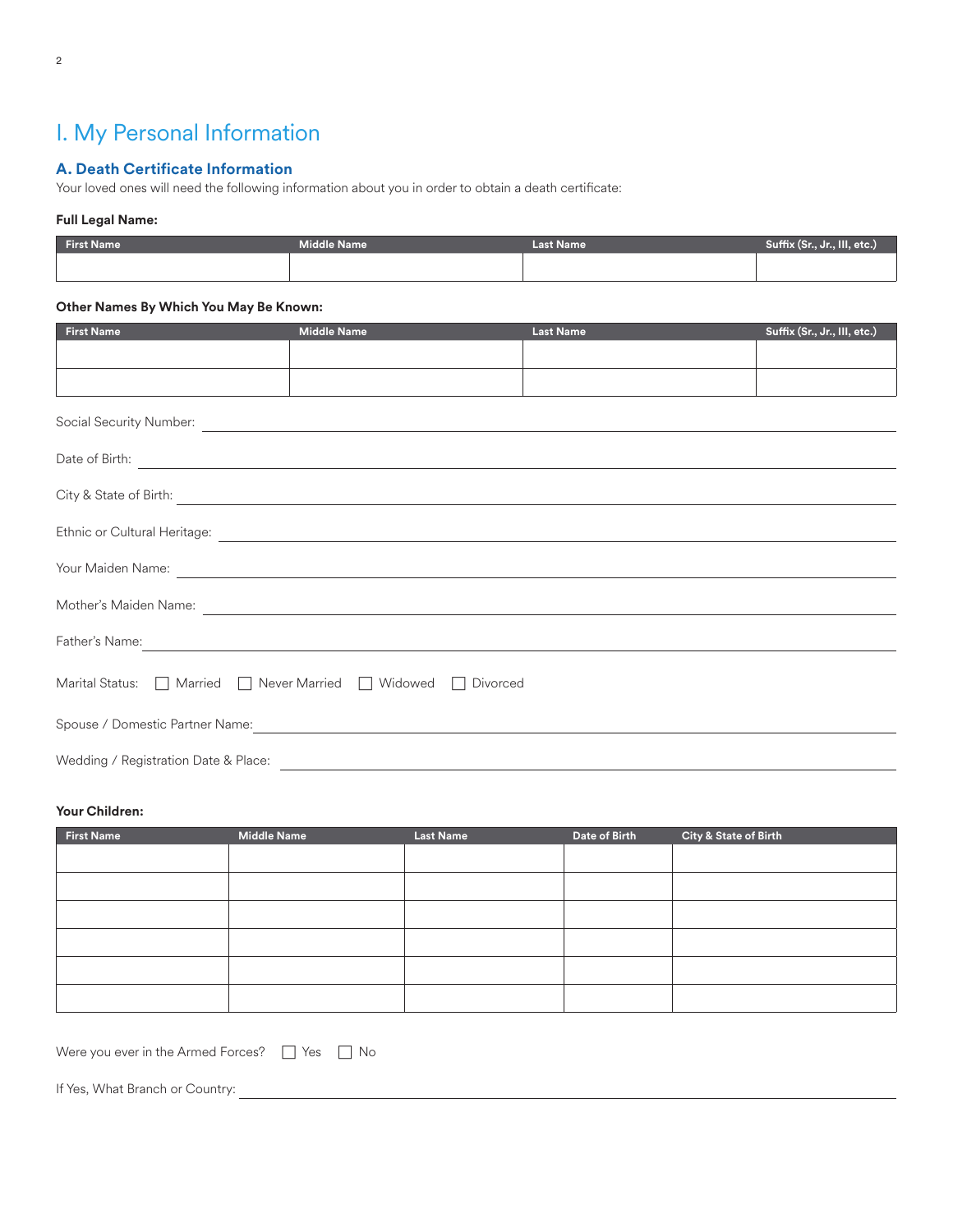**Education:**

| <b>High School</b> |                         |                                             |  |  |
|--------------------|-------------------------|---------------------------------------------|--|--|
| Name               | <b>City &amp; State</b> | Highest Grade Completed or<br>Degree Earned |  |  |
|                    |                         |                                             |  |  |

| College |                         |                                             |
|---------|-------------------------|---------------------------------------------|
| Name    | <b>City &amp; State</b> | Highest Grade Completed or<br>Degree Earned |
|         |                         |                                             |
|         |                         |                                             |

# **Other Personal Identification Numbers**

| Driver's License # / State:   |  |
|-------------------------------|--|
| Visa #:                       |  |
| Passport # / Issuing Country: |  |
| Green Card #:                 |  |

# II. My Funeral Plans

Record your final wishes below to assist your grieving family in making the final arrangements you desire. This information will provide a "road map" your loved ones can follow to memorialize your life. Knowing they are fulfilling your final requests will give them peace of mind during a very difficult time.

## **People I'd like personally notified of my death:**

| Name: | Phone #: |
|-------|----------|
| Name: | Phone #: |
| Name: | Phone #: |
| Name: | Phone #: |

 $\Box$  I have a prepaid funeral plan:

| <b>Provider's Name</b>       |  |
|------------------------------|--|
| <b>Address</b>               |  |
| <b>Phone Number</b>          |  |
| Plan # or Other Identifier   |  |
| Name of Cemetery & Plot #    |  |
| <b>Location of Documents</b> |  |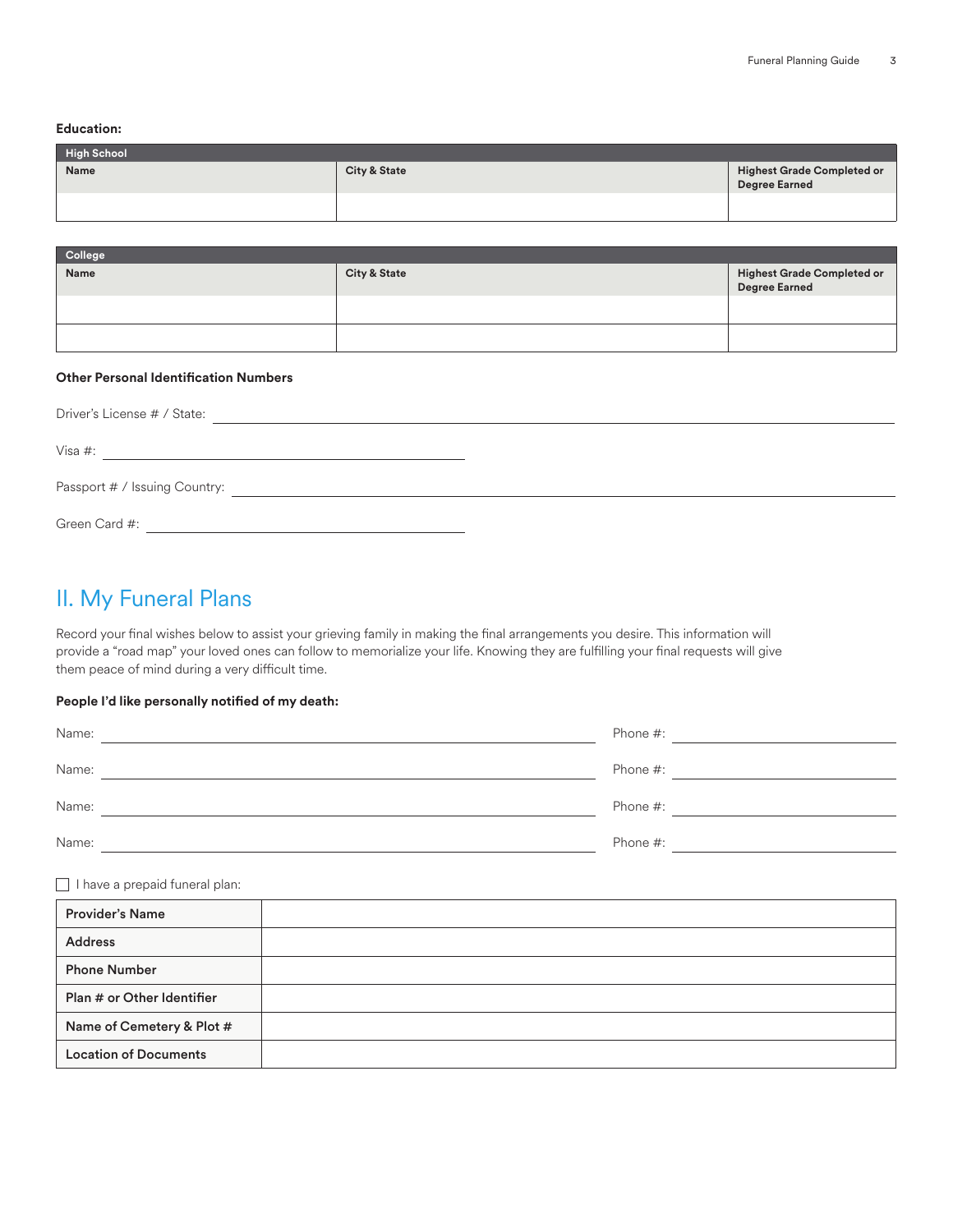4

I do NOT have a prepaid funeral plan. I would like my funeral to be in accordance with the preferences I've documented below:

| Arrangements should be made by (select all that apply):                                                                    |
|----------------------------------------------------------------------------------------------------------------------------|
| □ My Spouse □ My Father □ My Mother □ My Children                                                                          |
| $\Box$ A Sibling $\Box$                                                                                                    |
|                                                                                                                            |
| I would like my remains to be handled as follows:                                                                          |
|                                                                                                                            |
|                                                                                                                            |
| $\Box$ I have not purchased a plot $\Box$ Interred in a national cemetery (eligible veterans, and eligible family members) |
|                                                                                                                            |
| $\Box$ I have purchased a crypt (specify #): $\Box$                                                                        |
| $\Box$ I have not purchased a crypt                                                                                        |
| Cremation, with cremated remains (ashes):                                                                                  |
| $\Box$ Interred in mausoleum (niche) $\Box$ Interred in burial plot                                                        |
|                                                                                                                            |
|                                                                                                                            |
|                                                                                                                            |
| They will return my remains (ashes), which should be:                                                                      |
| Interred in mausoleum (niche) $\Box$ Interred in burial plot $\Box$ Cremation                                              |
| Other (please explain)<br><u>Discrete explain</u>                                                                          |
| I would like a:                                                                                                            |
| Traditional funeral, followed by burial or cremation                                                                       |
| $\Box$ Direct burial or cremation, followed by a memorial service                                                          |
| Direct burial or cremation, no memorial service                                                                            |
| Other (please explain)                                                                                                     |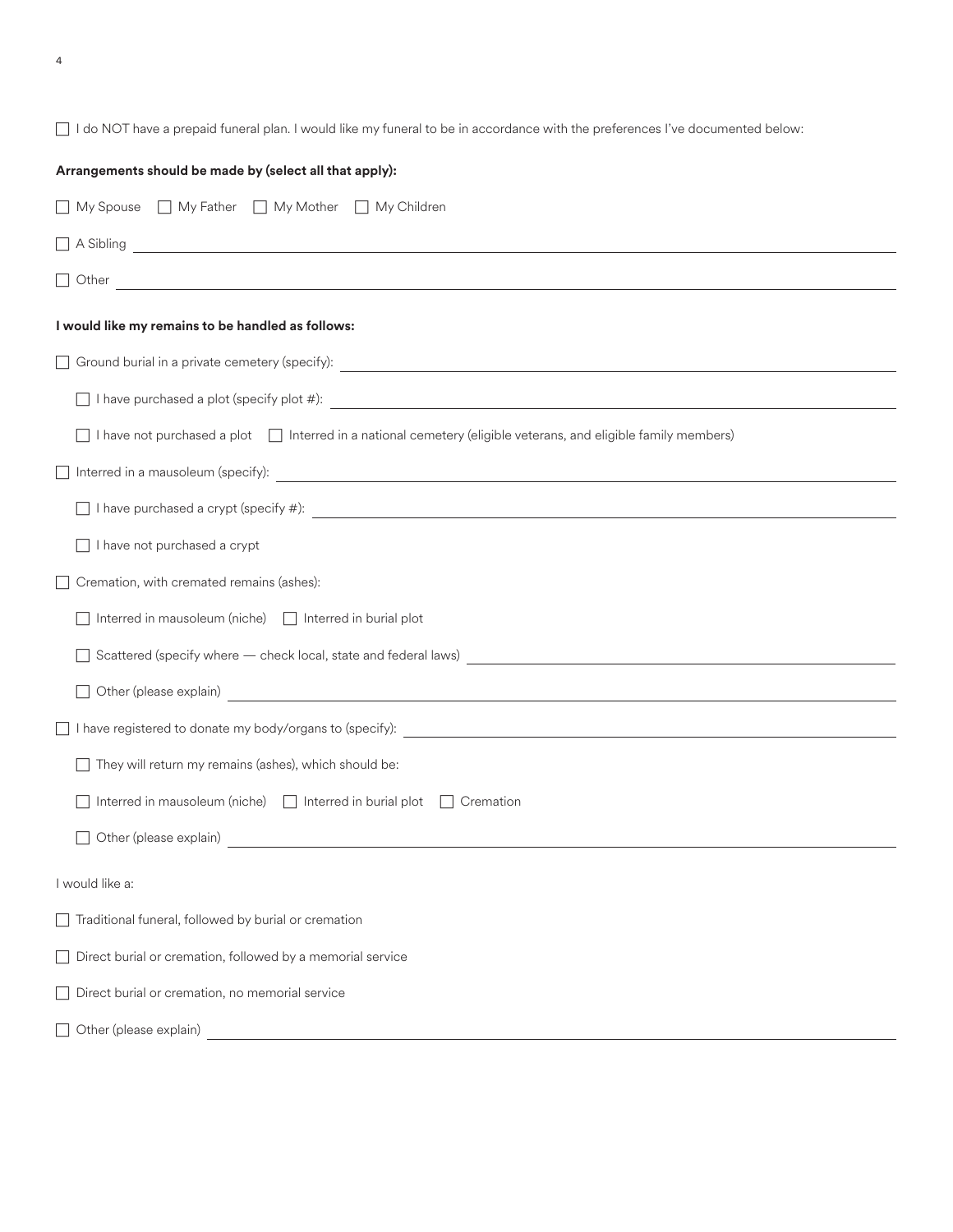# **Traditional Funeral/Memorial Service Preferences**

| Visitation and viewing preferences (if applicable):                                                                                                                                                                                  |
|--------------------------------------------------------------------------------------------------------------------------------------------------------------------------------------------------------------------------------------|
|                                                                                                                                                                                                                                      |
|                                                                                                                                                                                                                                      |
| □ Open casket □ Viewing only at the funeral home prior to ceremony □ No viewing/no open casket □ I'm not sure                                                                                                                        |
| Other (please explain)<br><u>Discrete explain</u>                                                                                                                                                                                    |
| Calling hours (if applicable):                                                                                                                                                                                                       |
| $\Box$ Traditional hours                                                                                                                                                                                                             |
| Other (please explain)<br><u>Discrete explain</u><br>Other (please explain)                                                                                                                                                          |
| $\Box$ N/A                                                                                                                                                                                                                           |
| Personal preferences (if applicable):                                                                                                                                                                                                |
| Glasses to be worn   Yes   No                                                                                                                                                                                                        |
| If "Yes"<br>$\Box$ Glasses to remain with me                                                                                                                                                                                         |
|                                                                                                                                                                                                                                      |
|                                                                                                                                                                                                                                      |
| Jewelry to remain with me                                                                                                                                                                                                            |
|                                                                                                                                                                                                                                      |
|                                                                                                                                                                                                                                      |
| <u> 1989 - Andrea Station Barbara, actor a component de la componentación de la componentación de la componentaci</u><br>Other:                                                                                                      |
| $\Box$ N/A                                                                                                                                                                                                                           |
| Ceremony preferences (if applicable):                                                                                                                                                                                                |
| No ceremony                                                                                                                                                                                                                          |
|                                                                                                                                                                                                                                      |
| Funeral ceremony at funeral home (specify): <b>contained a material contained a material contained a material contained a</b>                                                                                                        |
| □ Graveside ceremony only                                                                                                                                                                                                            |
|                                                                                                                                                                                                                                      |
| Other (please explain) <u>contract the contract of the contract of the contract of the contract of the contract of the contract of the contract of the contract of the contract of the contract of the contract of the contract </u> |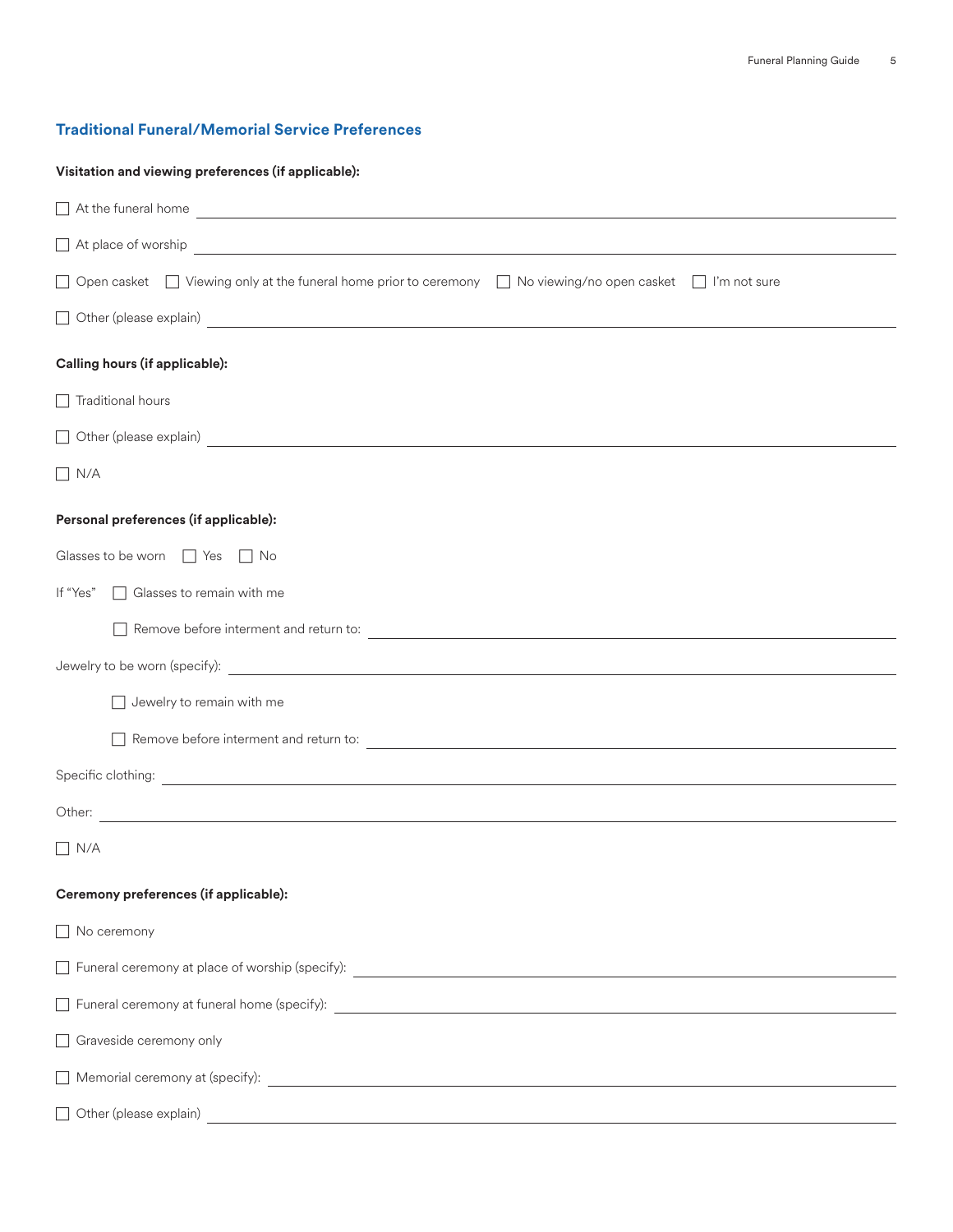# **Ceremony officiant (i.e., clergy/speaker)(if applicable):**

| Second choice: <u>with the contract of the contract of the contract of the contract of the contract of the contract of the contract of the contract of the contract of the contract of the contract of the contract of the contr</u> | Phone $\#$ : |
|--------------------------------------------------------------------------------------------------------------------------------------------------------------------------------------------------------------------------------------|--------------|
|                                                                                                                                                                                                                                      | Phone $\#$ : |
| Special affiliations for my ceremony should include:                                                                                                                                                                                 |              |
| $\Box$ N/A                                                                                                                                                                                                                           |              |
|                                                                                                                                                                                                                                      |              |
| □ LODGE Ceremony (specify): <u>△ Alexander Alexander Alexander Alexander Alexander Alexander Alexander Alexander Alexander Alexander Alexander Alexander Alexander Alexander Alexander Alexander Alexander Alexander Alexander </u>  |              |
|                                                                                                                                                                                                                                      |              |
| Some things I would like to have shared at the ceremony would be (you may wish to attach additional pages):                                                                                                                          |              |
|                                                                                                                                                                                                                                      |              |
|                                                                                                                                                                                                                                      |              |
|                                                                                                                                                                                                                                      |              |
| Marker/headstone preferences (if applicable):                                                                                                                                                                                        |              |
|                                                                                                                                                                                                                                      |              |
|                                                                                                                                                                                                                                      |              |
| Pallbearer suggestions (if applicable):                                                                                                                                                                                              |              |
|                                                                                                                                                                                                                                      |              |
|                                                                                                                                                                                                                                      |              |
|                                                                                                                                                                                                                                      |              |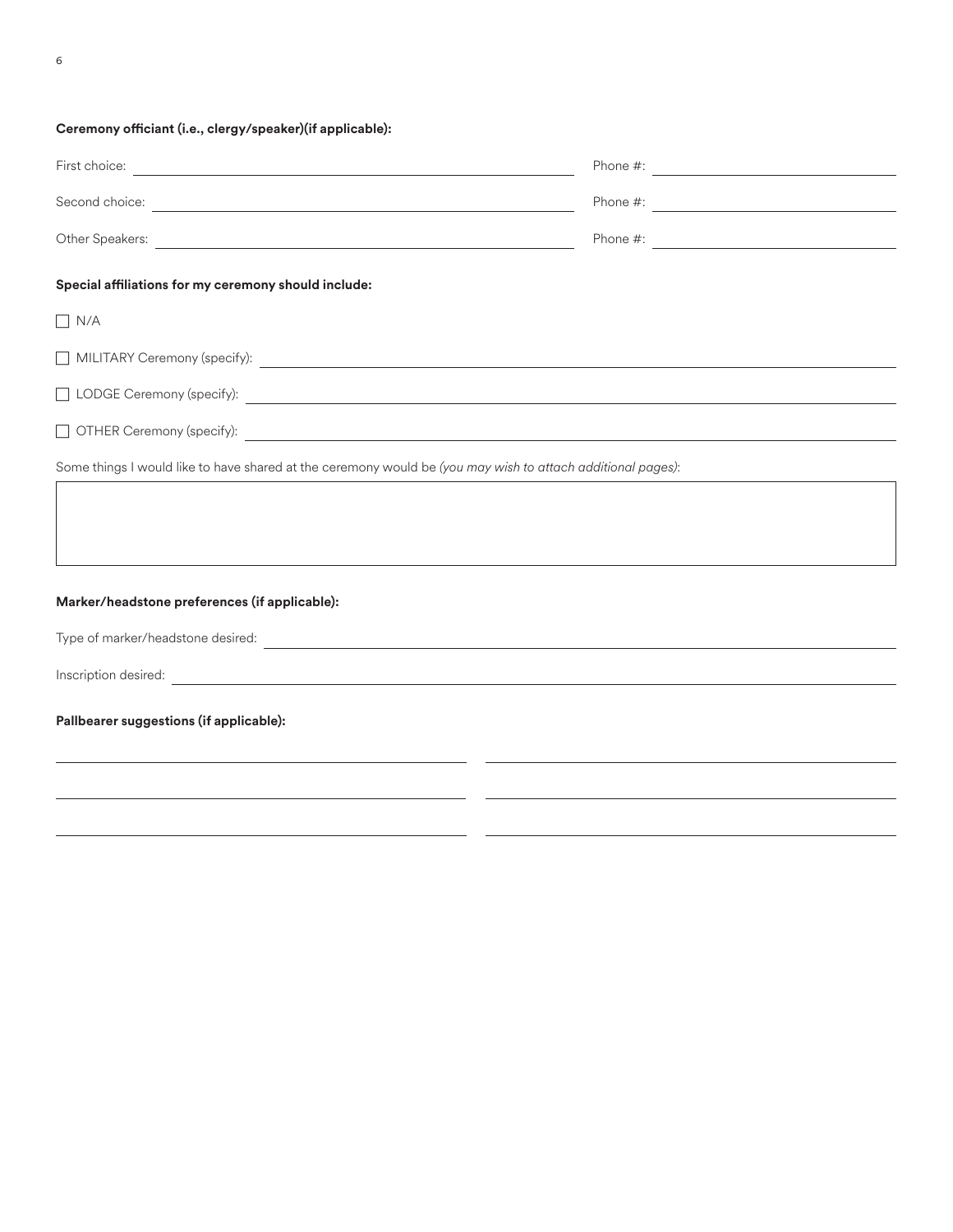| Music preferences (if applicable):                                                                                                                                                                                                                                                                                                                        |
|-----------------------------------------------------------------------------------------------------------------------------------------------------------------------------------------------------------------------------------------------------------------------------------------------------------------------------------------------------------|
| $\Box$ N/A $\Box$ No music                                                                                                                                                                                                                                                                                                                                |
|                                                                                                                                                                                                                                                                                                                                                           |
| $\Box$ Live music                                                                                                                                                                                                                                                                                                                                         |
| Soloist (specify):                                                                                                                                                                                                                                                                                                                                        |
|                                                                                                                                                                                                                                                                                                                                                           |
| Musician(s) (specify):                                                                                                                                                                                                                                                                                                                                    |
| Special songs to include (specify):                                                                                                                                                                                                                                                                                                                       |
|                                                                                                                                                                                                                                                                                                                                                           |
| Congregational singing (with the following songs):                                                                                                                                                                                                                                                                                                        |
|                                                                                                                                                                                                                                                                                                                                                           |
| <u> 1980 - Jan Barnett, fransk politik (d. 1980)</u>                                                                                                                                                                                                                                                                                                      |
| Requested readings, poetry or religious text (if applicable):                                                                                                                                                                                                                                                                                             |
|                                                                                                                                                                                                                                                                                                                                                           |
|                                                                                                                                                                                                                                                                                                                                                           |
| Flower preferences (if applicable):                                                                                                                                                                                                                                                                                                                       |
| □ N/A □ Casket spray □ Lid arrangement □ Standing spray □ Matching baskets                                                                                                                                                                                                                                                                                |
|                                                                                                                                                                                                                                                                                                                                                           |
|                                                                                                                                                                                                                                                                                                                                                           |
| No flowers<br>In lieu of flowers, memorial donations to the following organizations, ministries and/or charities:<br>Name: <u>example and the contract of the contract of the contract of the contract of the contract of the contract of the contract of the contract of the contract of the contract of the contract of the contract of the contrac</u> |
|                                                                                                                                                                                                                                                                                                                                                           |
| Name: <u>International Communication</u> of the communication of the communication of the communication of the communication of the communication of the communication of the communication of the communication of the communicati                                                                                                                       |
| Address:<br><u> 1989 - Johann Stoff, amerikansk politiker (d. 1989)</u>                                                                                                                                                                                                                                                                                   |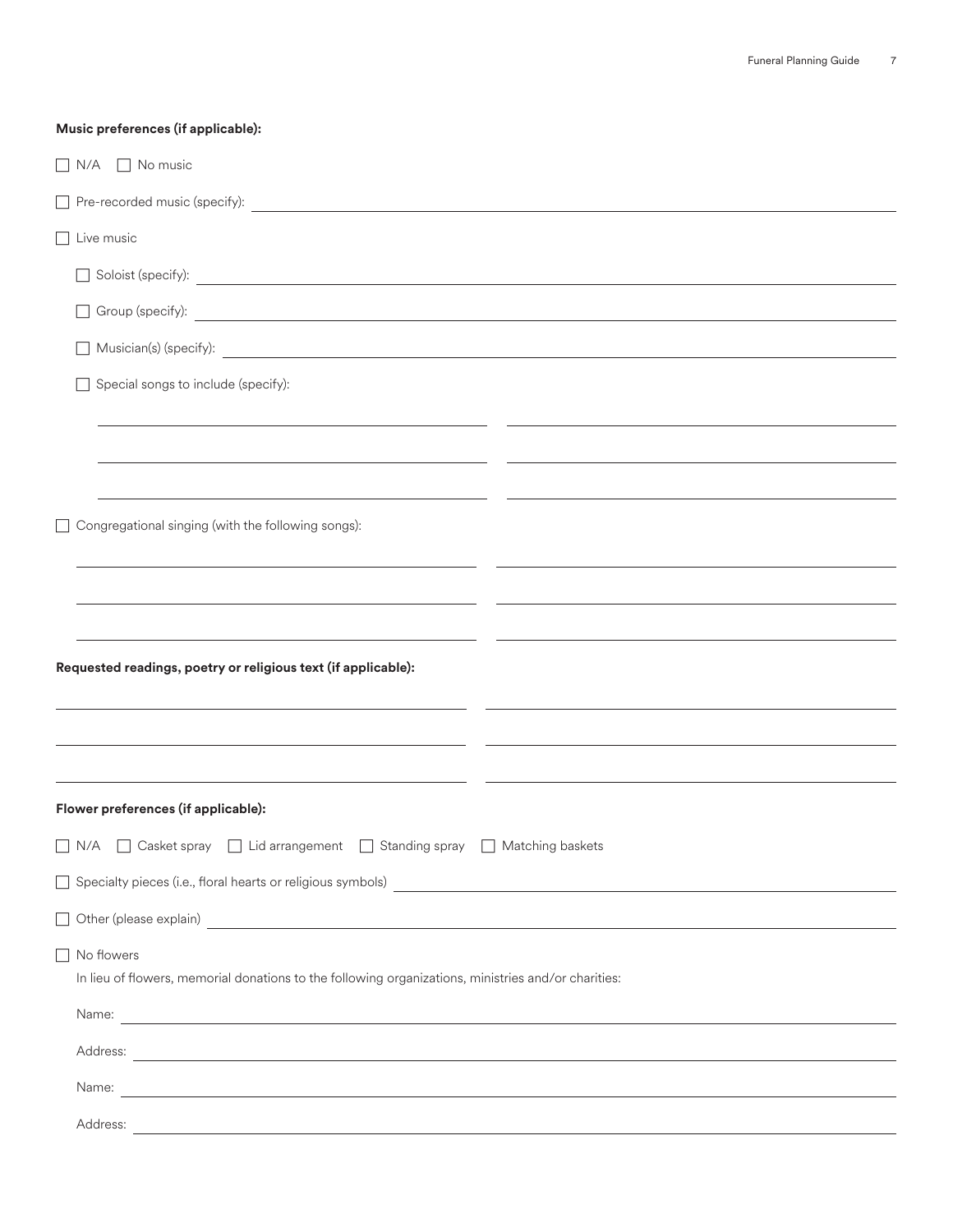#### **SPECIAL NOTES AND WISHES**

# **Obituary — I'd like the following included:**

Hobbies and/or personal interests:

Clubs, lodges, membership in various organizations, church affiliation and activities:

Military service:

Special recognition and/or achievements:

Other information:

Survived by *(additional pages may be added)*: name, relationship, city & state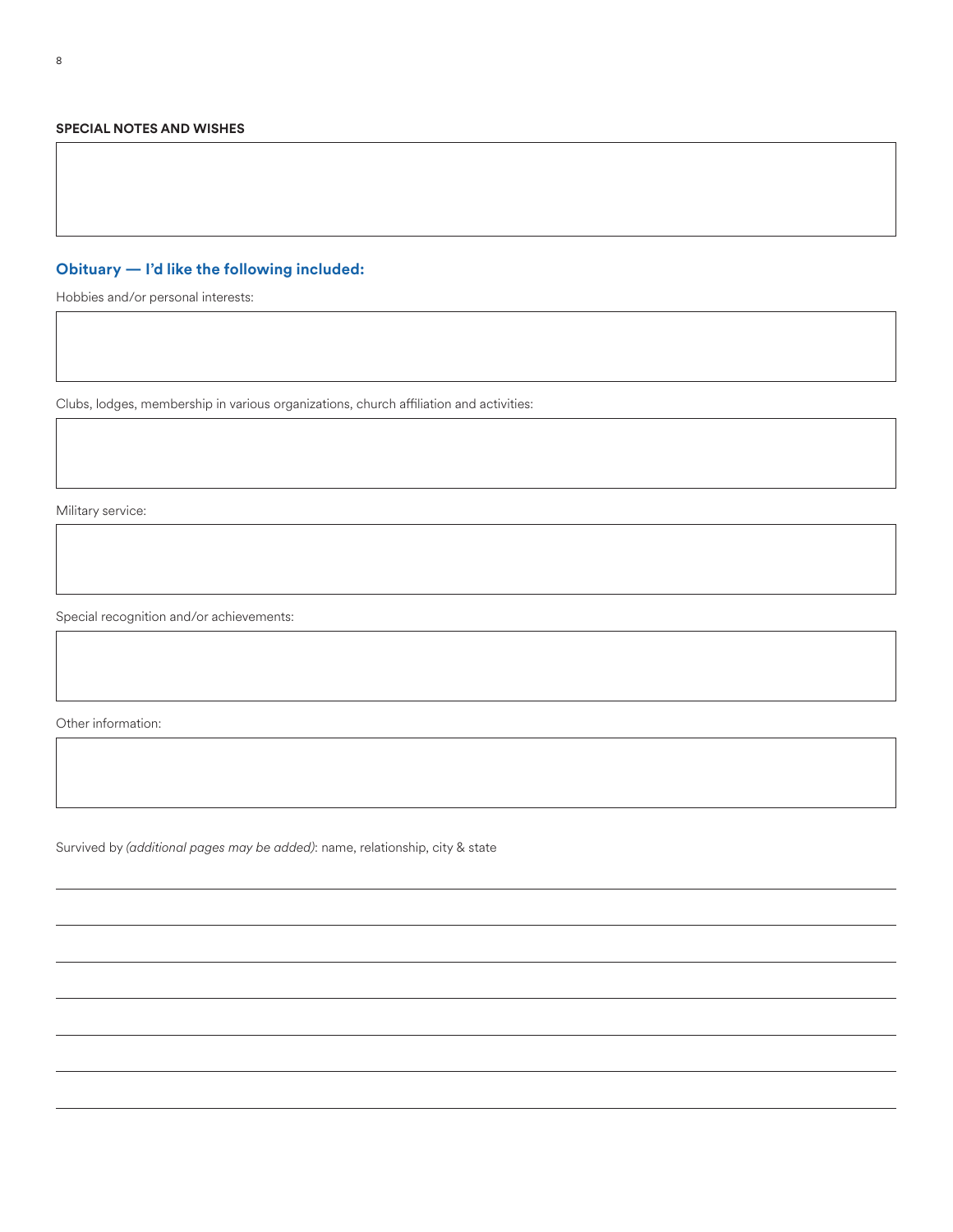Pre-deceased by *(additional pages may be added):* name, relationship, year of death

Is there any specific information you do not wish to be shared?

# III. My Important Contacts and Information

# **A. Key Contacts**

Personal Advisors can be invaluable in assisting your family members during the difficult time following your death. Give your family easy access to contact them by filling in the information below as accurately as possible.

| Advisor                | Name | Telephone # |
|------------------------|------|-------------|
| Executor/Administrator |      |             |
| Lawyer                 |      |             |
| Accountant             |      |             |
| Financial              |      |             |
| <b>Insurance Agent</b> |      |             |
| Stockbroker            |      |             |
| <b>Banker</b>          |      |             |
| Employer               |      |             |
| Landlord               |      |             |
| Doctor (general)       |      |             |
| Doctor (specialist)    |      |             |
| Dentist                |      |             |
| Other                  |      |             |
| Other                  |      |             |
| Other                  |      |             |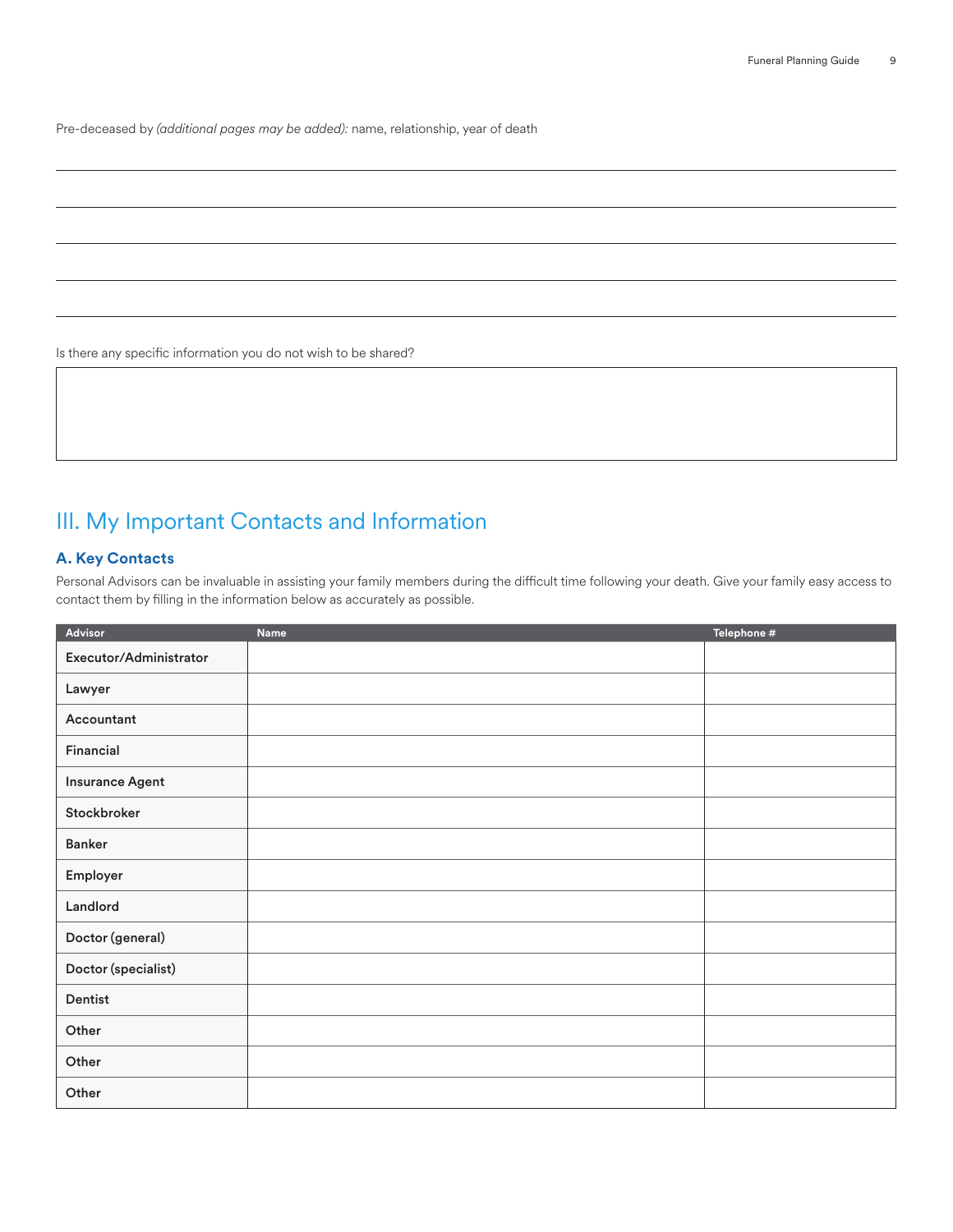# **EMPLOYER(S)**

**1. Current/Most Recent Employer:**

|                                                                                                                                                                                                                                      | Name: <u>contract and contract and contract and contract and contract and contract and contract and contract and contract and contract and contract and contract and contract and contract and contract and contract and contrac</u> |                                                                                                                                                                                                                                      |  |  |  |
|--------------------------------------------------------------------------------------------------------------------------------------------------------------------------------------------------------------------------------------|--------------------------------------------------------------------------------------------------------------------------------------------------------------------------------------------------------------------------------------|--------------------------------------------------------------------------------------------------------------------------------------------------------------------------------------------------------------------------------------|--|--|--|
|                                                                                                                                                                                                                                      |                                                                                                                                                                                                                                      |                                                                                                                                                                                                                                      |  |  |  |
|                                                                                                                                                                                                                                      |                                                                                                                                                                                                                                      |                                                                                                                                                                                                                                      |  |  |  |
| 2. Former Employers:                                                                                                                                                                                                                 |                                                                                                                                                                                                                                      |                                                                                                                                                                                                                                      |  |  |  |
|                                                                                                                                                                                                                                      | Name: <u>experimental</u> and the series of the series of the series of the series of the series of the series of the series of the series of the series of the series of the series of the series of the series of the series of t  |                                                                                                                                                                                                                                      |  |  |  |
|                                                                                                                                                                                                                                      |                                                                                                                                                                                                                                      |                                                                                                                                                                                                                                      |  |  |  |
|                                                                                                                                                                                                                                      |                                                                                                                                                                                                                                      |                                                                                                                                                                                                                                      |  |  |  |
|                                                                                                                                                                                                                                      |                                                                                                                                                                                                                                      | Name: <u>example and the contract of the contract of the contract of the contract of the contract of the contract of the contract of the contract of the contract of the contract of the contract of the contract of the contrac</u> |  |  |  |
|                                                                                                                                                                                                                                      |                                                                                                                                                                                                                                      |                                                                                                                                                                                                                                      |  |  |  |
|                                                                                                                                                                                                                                      |                                                                                                                                                                                                                                      |                                                                                                                                                                                                                                      |  |  |  |
| <b>VOLUNTEER ORGANIZATION:</b>                                                                                                                                                                                                       |                                                                                                                                                                                                                                      |                                                                                                                                                                                                                                      |  |  |  |
|                                                                                                                                                                                                                                      |                                                                                                                                                                                                                                      |                                                                                                                                                                                                                                      |  |  |  |
|                                                                                                                                                                                                                                      |                                                                                                                                                                                                                                      |                                                                                                                                                                                                                                      |  |  |  |
|                                                                                                                                                                                                                                      |                                                                                                                                                                                                                                      | Contact Information: <u>contact information:</u> contact in the contact of the contact information: contact information:                                                                                                             |  |  |  |
| <b>UNION AFFILIATION</b> (if applicable):                                                                                                                                                                                            |                                                                                                                                                                                                                                      |                                                                                                                                                                                                                                      |  |  |  |
|                                                                                                                                                                                                                                      |                                                                                                                                                                                                                                      |                                                                                                                                                                                                                                      |  |  |  |
|                                                                                                                                                                                                                                      |                                                                                                                                                                                                                                      |                                                                                                                                                                                                                                      |  |  |  |
| Contact Information:<br><u> 1980 - Antonio Alemania, prima postala de la contrada de la contrada de la contrada de la contrada de la con</u>                                                                                         |                                                                                                                                                                                                                                      |                                                                                                                                                                                                                                      |  |  |  |
| <b>MILITARY SERVICE BRANCH</b> (if applicable):                                                                                                                                                                                      |                                                                                                                                                                                                                                      |                                                                                                                                                                                                                                      |  |  |  |
|                                                                                                                                                                                                                                      |                                                                                                                                                                                                                                      |                                                                                                                                                                                                                                      |  |  |  |
| Discharge Date: <u>Discharge Observer</u>                                                                                                                                                                                            |                                                                                                                                                                                                                                      |                                                                                                                                                                                                                                      |  |  |  |
| Contact Information: <u>contact of the contact of the contact of the contact of the contact of the contact of the contact of the contact of the contact of the contact of the contact of the contact of the contact of the conta</u> |                                                                                                                                                                                                                                      |                                                                                                                                                                                                                                      |  |  |  |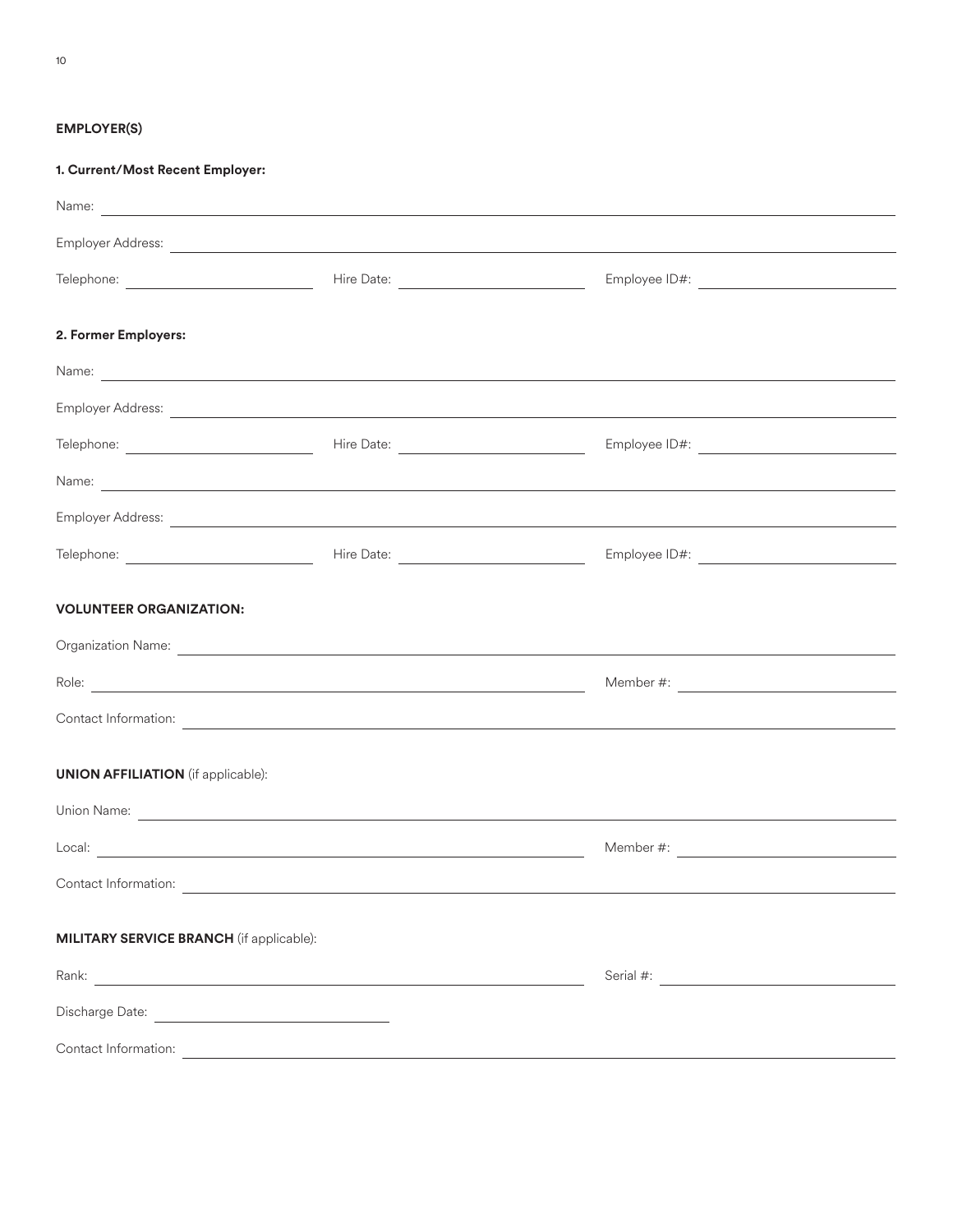# **B. Insurance Information**

In today's busy life, it's difficult to remember the details. And even though you may have told your family about details like your medical insurance company, or where you've worked, chances are they don't remember. Help simplify matters for your family by providing the pertinent details they may need to submit claims or ask about survivor benefits.

#### **HEALTH INSURANCE COMPANIES**

#### **Medical:**

|                       |                                                                                                 | Type of coverage: $\Box$ Group $\Box$ Individual $\Box$ Medicare $\Box$ Medicare Supplement |            |  |
|-----------------------|-------------------------------------------------------------------------------------------------|---------------------------------------------------------------------------------------------|------------|--|
|                       |                                                                                                 |                                                                                             |            |  |
| Health Care Plan ID#: | the contract of the contract of the contract of the contract of the contract of the contract of | Group $ID$ #:                                                                               |            |  |
| <b>Contact Name:</b>  |                                                                                                 |                                                                                             | Telephone: |  |
|                       |                                                                                                 | Type of coverage: $\Box$ Group $\Box$ Individual $\Box$ Medicare $\Box$ Medicare Supplement |            |  |
| Insurance Company:    |                                                                                                 |                                                                                             |            |  |
| Health Care Plan ID#: |                                                                                                 | Group $ID$ #:                                                                               |            |  |
| <b>Contact Name:</b>  |                                                                                                 |                                                                                             | Telephone: |  |

| <b>Insurance Companies</b>                 |          |                               |                            |
|--------------------------------------------|----------|-------------------------------|----------------------------|
| <b>Insurance Type</b>                      | Policy # | <b>Insurance Company Name</b> | <b>Contact Information</b> |
| Life                                       |          |                               |                            |
| Life                                       |          |                               |                            |
| Life                                       |          |                               |                            |
| Annuity                                    |          |                               |                            |
| Annuity                                    |          |                               |                            |
| <b>Accidental Death</b><br>& Dismemberment |          |                               |                            |
| Dental                                     |          |                               |                            |
| Disability                                 |          |                               |                            |
| Long-Term Care                             |          |                               |                            |
| Homeowners                                 |          |                               |                            |
| Car                                        |          |                               |                            |
| Car                                        |          |                               |                            |
| Other                                      |          |                               |                            |
| Other                                      |          |                               |                            |
| Other                                      |          |                               |                            |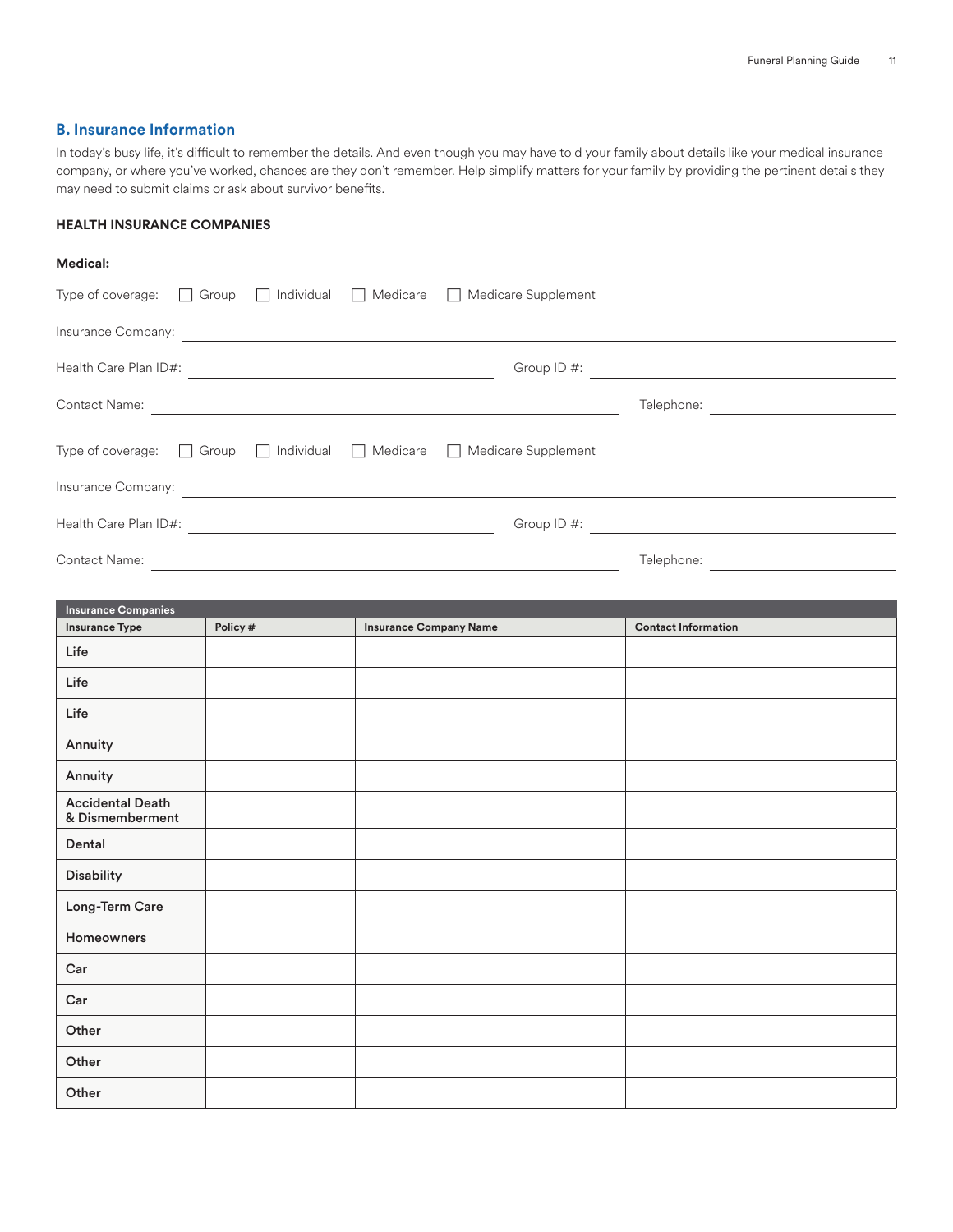# **C. Important Information**

Your Executor/Administrator or family will need to gather a variety of documents following your death in order to settle your affairs. Recording the location of these key documents below can simplify this process, and make it less stressful.

## **1. Location of Key Documents**

| <b>Document</b>                 | Location |
|---------------------------------|----------|
| Will                            |          |
| <b>Birth Certificate</b>        |          |
| <b>Citizenship Certificate</b>  |          |
| <b>Military Discharge</b>       |          |
| <b>Diplomas</b>                 |          |
| <b>Insurance Policies</b>       |          |
| Marriage Certificate            |          |
| <b>Divorce Decree/Annulment</b> |          |
| <b>Trust Documents</b>          |          |
| <b>Property Deed(s)</b>         |          |
| Vehicle Title(s)                |          |
| Passport                        |          |
| <b>Social Security Card</b>     |          |
| Safe Deposit Box Key            |          |
| <b>Adoption Papers</b>          |          |

#### **2. Financial Information**

Your family or your Executor/Administrator will need information about your assets after your death. Simplify the process by compiling your asset information below.

#### **a. Assets**

| <b>Bank</b>                   |          |                  |
|-------------------------------|----------|------------------|
| <b>Account Type</b>           | Account# | <b>Bank Name</b> |
| Safe Deposit Box              |          |                  |
| Savings                       |          |                  |
| Savings                       |          |                  |
| Checking                      |          |                  |
| <b>Money Market</b>           |          |                  |
| <b>ATM/Debit Card</b>         |          |                  |
| <b>Certificate of Deposit</b> |          |                  |
| <b>Maturity Date</b>          |          |                  |
| <b>Certificate of Deposit</b> |          |                  |
| <b>Maturity Date</b>          |          |                  |
| <b>IRA</b>                    |          |                  |
| <b>Roth IRA</b>               |          |                  |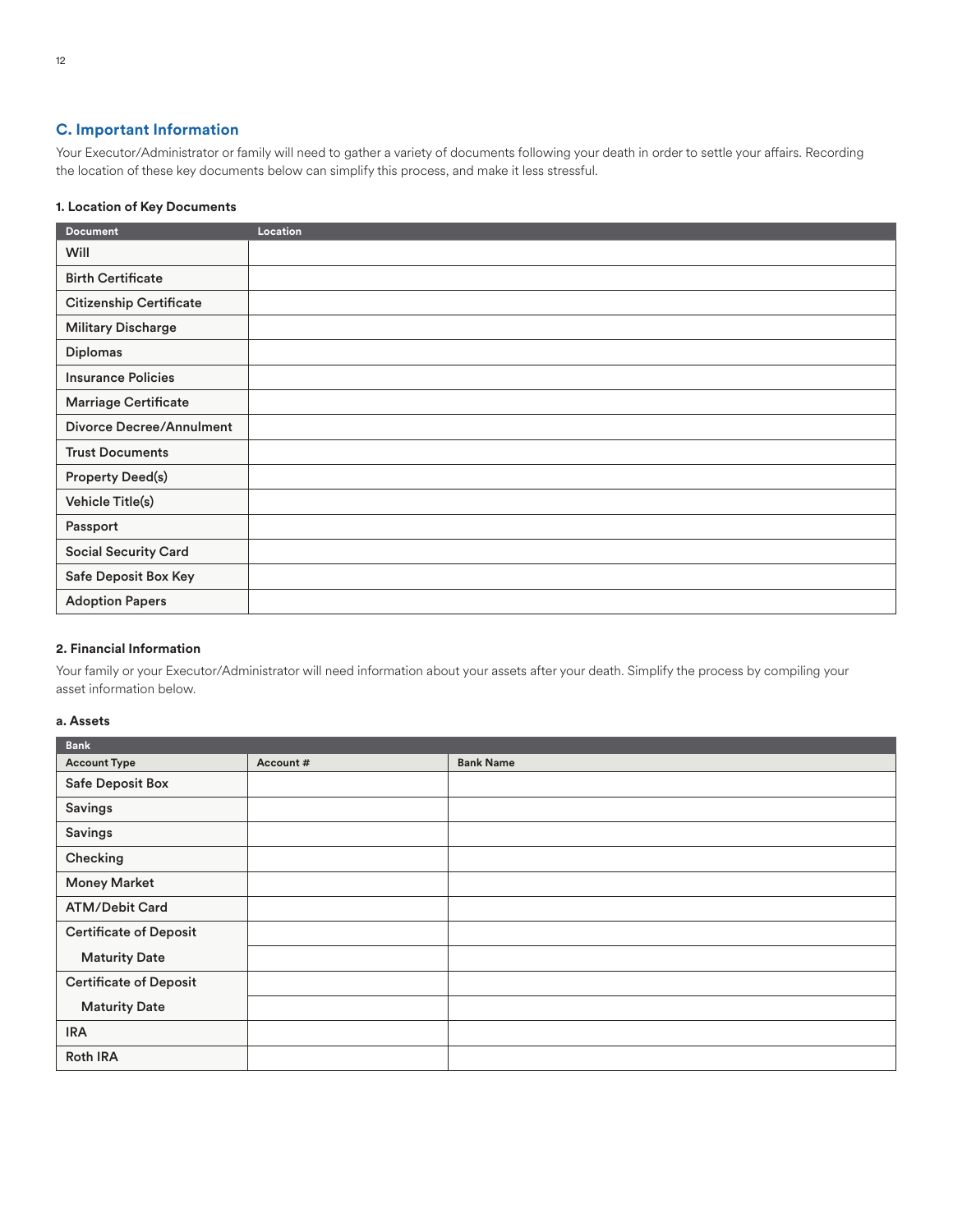| Investment                 |          |                         |  |
|----------------------------|----------|-------------------------|--|
| <b>Account Type</b>        | Account# | <b>Institution Name</b> |  |
| <b>Brokerage Account</b>   |          |                         |  |
| Contact Name & Phone #     |          |                         |  |
| <b>Mutual Fund Account</b> |          |                         |  |
| Contact Name & Phone #     |          |                         |  |
| <b>IRA</b>                 |          |                         |  |
| Contact Name & Phone #     |          |                         |  |

| Pension(s)                |          |                     |  |
|---------------------------|----------|---------------------|--|
| Type                      | Account# | <b>Sponsor Name</b> |  |
| <b>Company Pension</b>    |          |                     |  |
| <b>Plan Administrator</b> |          |                     |  |
| Contact Name & Phone #    |          |                     |  |
| <b>Company Pension</b>    |          |                     |  |
| <b>Plan Administrator</b> |          |                     |  |
| Contact Name & Phone #    |          |                     |  |
| <b>Union Pension</b>      |          |                     |  |
| Union Name & Local #      |          |                     |  |
| <b>Plan Administrator</b> |          |                     |  |
| Contact Name & Phone #    |          |                     |  |
| 401(k) 403(b) Plan        |          |                     |  |
| <b>Plan Administrator</b> |          |                     |  |
| Contact Name & Phone #    |          |                     |  |
| 401(k)/403(b) Plan        |          |                     |  |
| Plan Administrator        |          |                     |  |
| Contact Name & Phone #    |          |                     |  |

| Property           |             |          |
|--------------------|-------------|----------|
| Type               | Description | Location |
| <b>Real Estate</b> |             |          |
| <b>Real Estate</b> |             |          |
| <b>Real Estate</b> |             |          |
| Auto               |             |          |
| Auto               |             |          |
| Boat               |             |          |
| RV                 |             |          |
| Motorcycle         |             |          |
| Art Work           |             |          |
| Jewelry            |             |          |
| Collections        |             |          |
| Other              |             |          |
| Other              |             |          |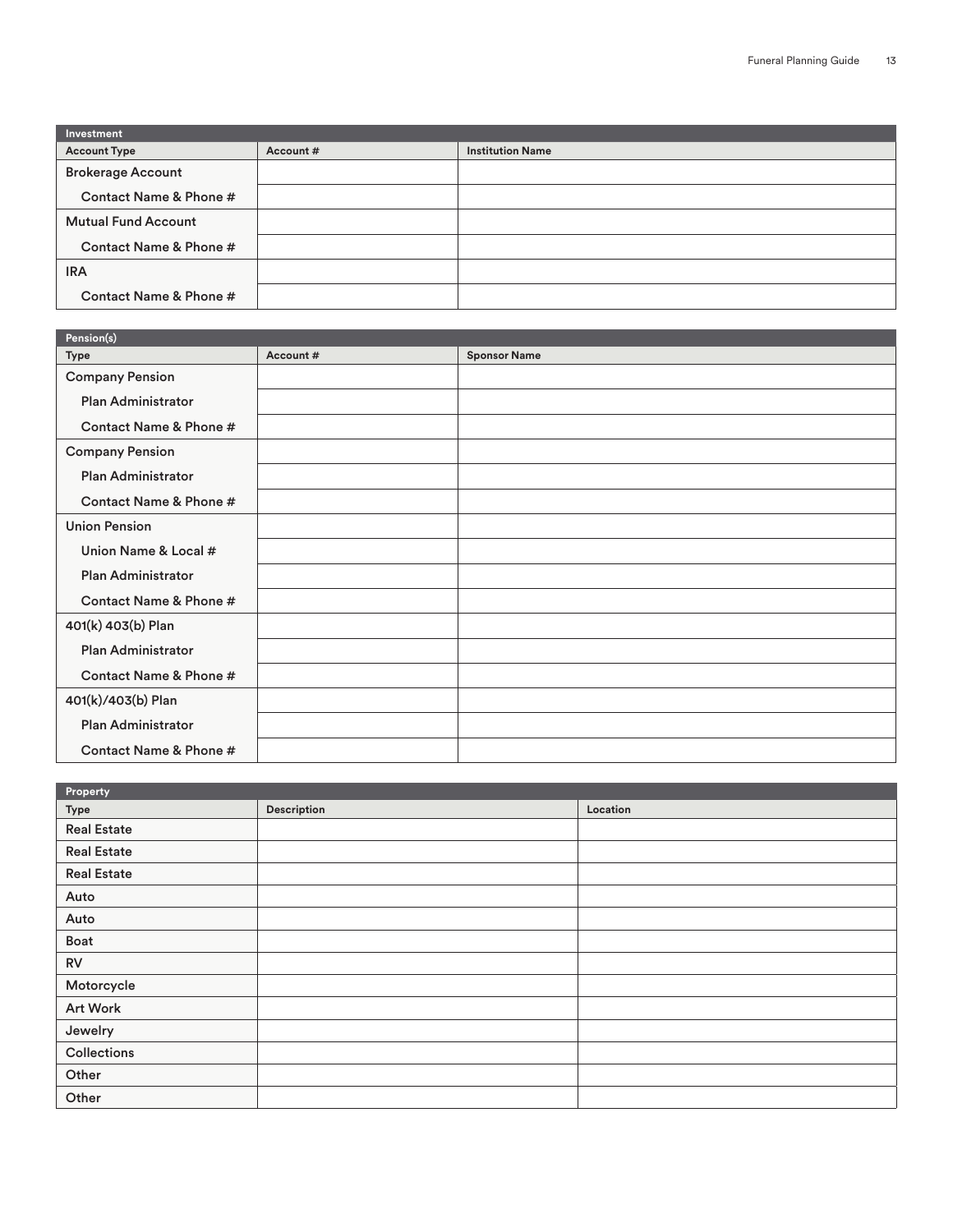# **b. Liabilities**

In addition to your assets, your Executor/Administrator or family will need information about any outstanding debts that you have. To simplify the process, compile your liability information below.

| Loans                      |          |                    |
|----------------------------|----------|--------------------|
| Type                       | Account# | <b>Lender Name</b> |
| 1st Mortgage               |          |                    |
| 2nd Mortgage               |          |                    |
| Home Equity Line of Credit |          |                    |
| Reverse Mortgage           |          |                    |
| Auto                       |          |                    |
| Auto                       |          |                    |
| Boat                       |          |                    |
| Personal                   |          |                    |
| Other                      |          |                    |
| <b>RV</b>                  |          |                    |
| Motorcycle                 |          |                    |
| Other                      |          |                    |
| Other                      |          |                    |

| <b>Credit Cards</b> |        |           |         |  |
|---------------------|--------|-----------|---------|--|
| Company Name        | Card # | Exp. Date | Phone # |  |
|                     |        |           |         |  |
|                     |        |           |         |  |
|                     |        |           |         |  |
|                     |        |           |         |  |
|                     |        |           |         |  |
|                     |        |           |         |  |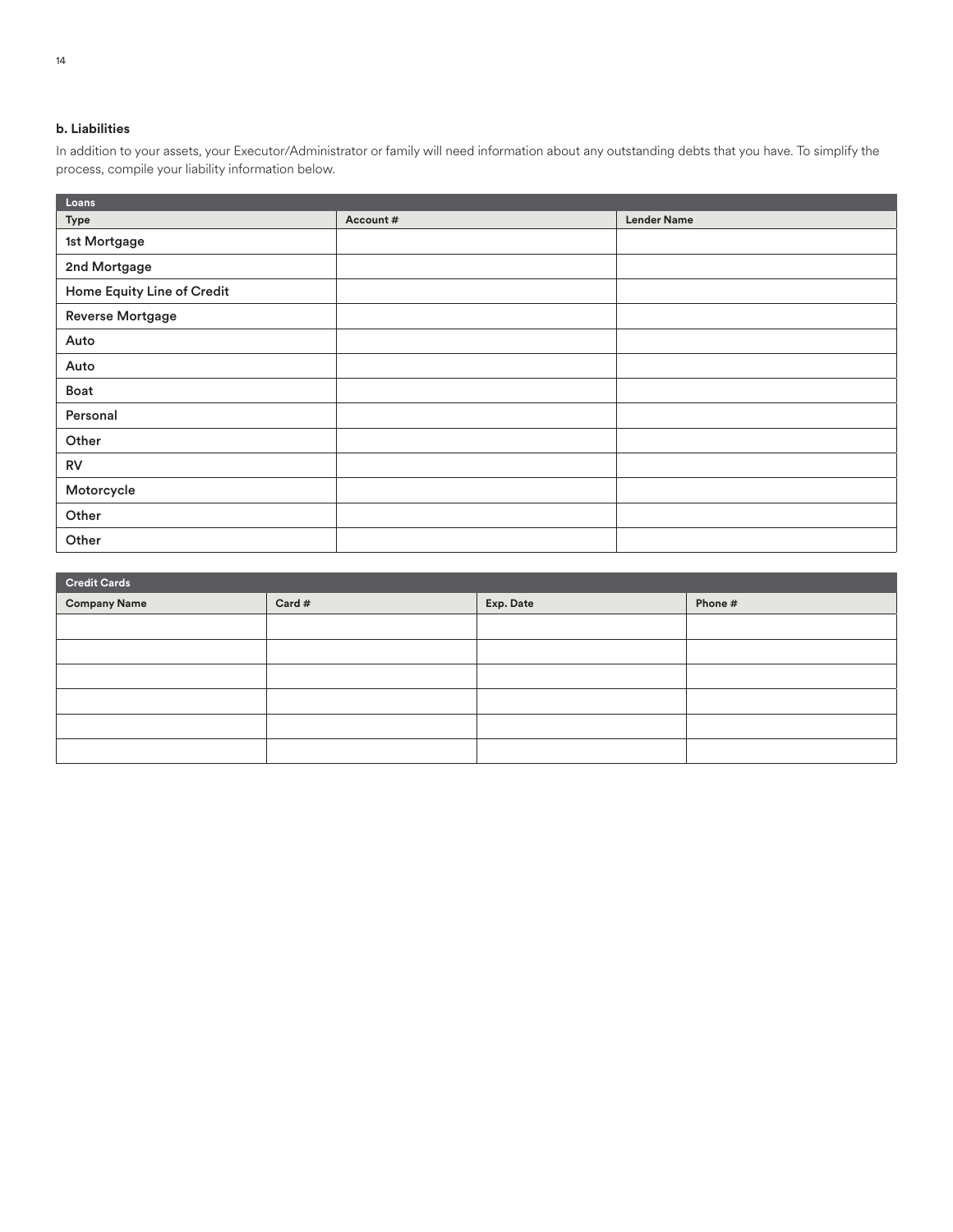Avoid putting the only copy of your preferences in a safe deposit box, since it may not be immediately accessible. Instead, keep a copy at home, perhaps with a list of your safe deposit box contents.

# IV. Funeral Planning Information

Planning a funeral means different things to different people. Some people prepay for their funeral arrangements in advance, while others may simply preplan. When a loved one passes away without making specific funeral arrangements, survivors should try to locate any written instructions that can help them navigate through the process, while fulfilling the final requests of the deceased.

# **A. Prepaying**

Millions of Americans have contracted with funeral service providers to pre-arrange their funerals and prepay a portion or all of the expenses involved. Individual state laws regulate the prepayment of funeral goods and services; these protections may vary widely from state to state. Some state laws require funeral homes or cemeteries to place a percentage of the prepayment in a state-regulated trust, or to purchase a life insurance policy with the death benefits assigned to the funeral home or cemetery. However, some state laws offer little or no effective protection.

If you do decide to prepay, make sure you understand exactly what's included in the price. Are you buying only merchandise, like a casket, or are you purchasing the whole funeral package? Some additional questions to ask yourself if you are considering prepayment are:

- Are you protected if the company you've contracted with closes its doors, becomes insolvent or otherwise goes out of business?
- What happens to the money you've prepaid? What are your state's requirements?
- What happens if you relocate, retire to a new state or die while away from home? Some prepaid funeral plans can be transferred at an added cost.
- Can you make changes to the plan, or even cancel the contract and get a refund, if you change your mind?
- What happens to the interest income on money that is prepaid (if money is placed into a fund)?

## **B. Preplanning**

Preplanning does not involve any contractual or monetary obligations. It simply means that you make decisions about your final arrangements during your lifetime. To help ensure that your wishes can be carried out after your death, it's important to document them, and to let your family members know where that documentation can be found.

## **C. The Funeral Rule**

Most funeral providers are kind, caring professionals, who work hard to serve their clients' needs and best interests. In order to ensure this same treatment for everyone, there is a federal law that makes it easier for you to choose only those goods and services you want or need, and also to pay only for those you select, whether you are planning for yourself in advance or at the time of a loved one's death.

The Federal law, known as the Funeral Rule 16 CFR Part 453, is enforced by the Federal Trade Commission (FTC). It requires funeral directors to provide consumers with accurate, itemized price information and various disclosures regarding funeral goods and services. Itemized pricing must be provided to individuals in person and, if you ask, over the phone. For example, the funeral home must give you a written price list to keep that shows the goods and services the home offers. If you want to buy a casket or outer burial container, the funeral provider must show you descriptions of the available selections and the prices before actually showing you the caskets.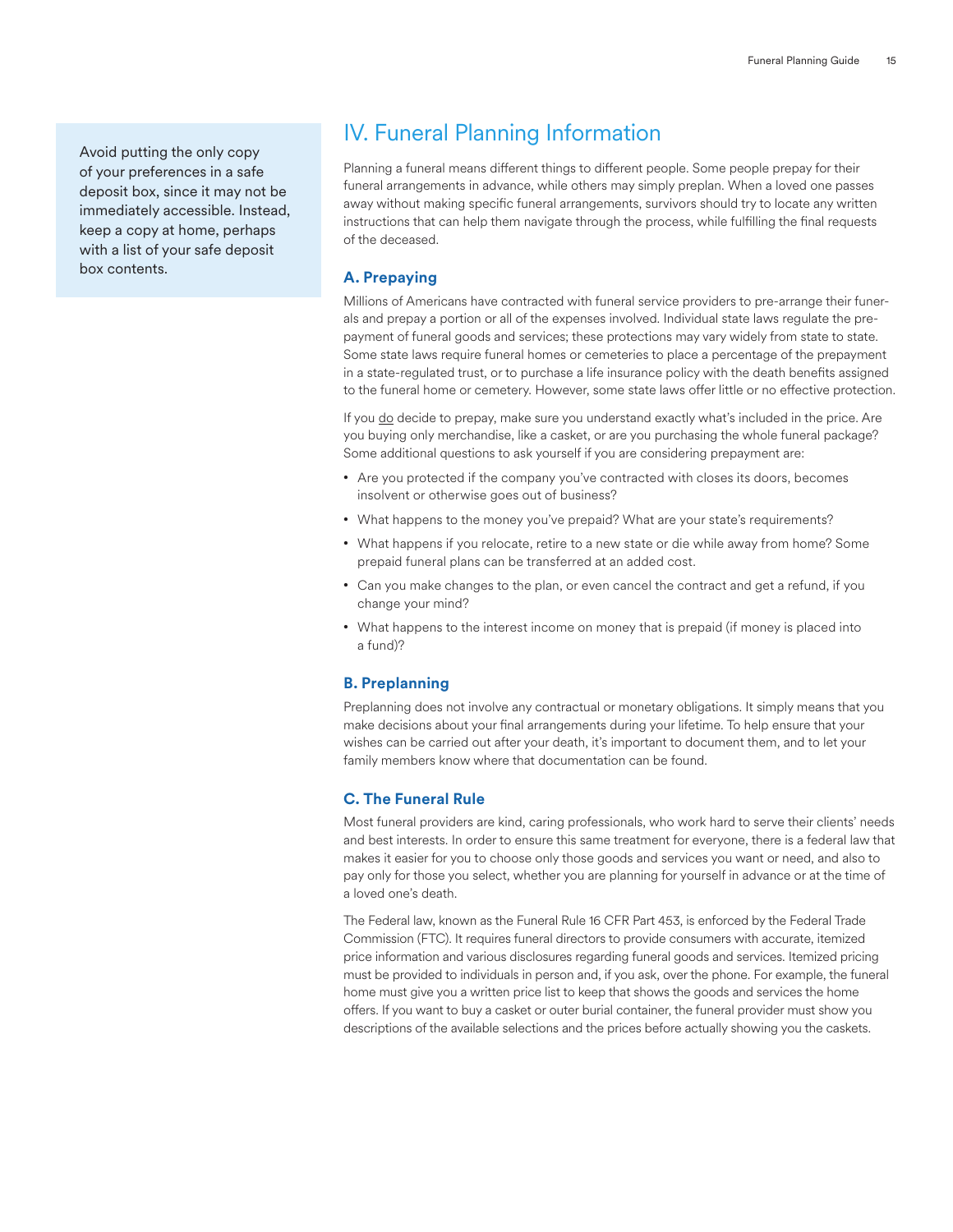In addition, the FTC publication, "Funeral: A Consumer Guide" states that under the Funeral Rule:

- You have the right to choose the funeral goods and services you want (with some exceptions).
- The funeral provider must state prices in writing on the general price list.
- If state or local law requires you to buy any particular item, the funeral provider must disclose it on the price list, with a reference to the specific law.
- The funeral provider may not refuse, or charge a fee, to handle a casket you bought elsewhere.
- A funeral provider that offers cremations must make alternative containers available.

# **D. Types of Funerals**

Funeral practices are influenced by religious and cultural traditions, costs and personal preferences. These factors help determine whether the funeral will be elaborate or simple, public or private, religious or secular, and where it will be held. The information below describes common types of services.

#### **1. Traditional or Full-Service Funeral**

This is the most common type of funeral service, and is generally the most expensive. It usually includes a viewing or visitation, a formal funeral service at a funeral home or place of worship officiated by a cleric or other official, use of a hearse to transport the body to the funeral site and cemetery, and burial, entombment or cremation of the remains. There may be additional costs to be factored in, such as embalming and dressing the body, vehicles to transport the family if they don't use their own, a casket, cemetery plot or crypt, and for other funeral goods and services.

#### **2. Direct Burial**

The body is buried shortly after death, usually in a simple container. No viewing or visitation is involved, so no embalming is necessary. A memorial service may be held at the graveside or later. Direct burial usually costs less than the "traditional," full-service funeral.

#### **3. Direct Cremation**

The body is cremated shortly after death, without embalming. The cremated remains are placed in an urn or other container. No viewing or visitation is involved, although a memorial service may be held, with or without the cremated remains present. The remains can be kept in the home buried in a cemetery or buried/scattered in a favorite spot (check local, state and federal laws). Direct cremation usually costs less than the full-service funeral.

## **E. Funeral Costs**

Planning a funeral can be emotionally and financially draining. Although nothing can alleviate the emotional strain, it is possible to minimize the financial drain. The costs associated with a funeral can vary widely, depending on the funeral provider, and the funeral goods and services chosen. As a consumer, it's important to request a price list so you can determine which funeral goods and services you wish to include, and resist the urge to spend more than you want, or can afford.

Many funeral providers offer various "packages" of commonly selected goods and services that make up a funeral. However, when you arrange for a funeral, you have the right to buy only the individual goods and services you want, and you don't have to accept a package that includes items you do not want.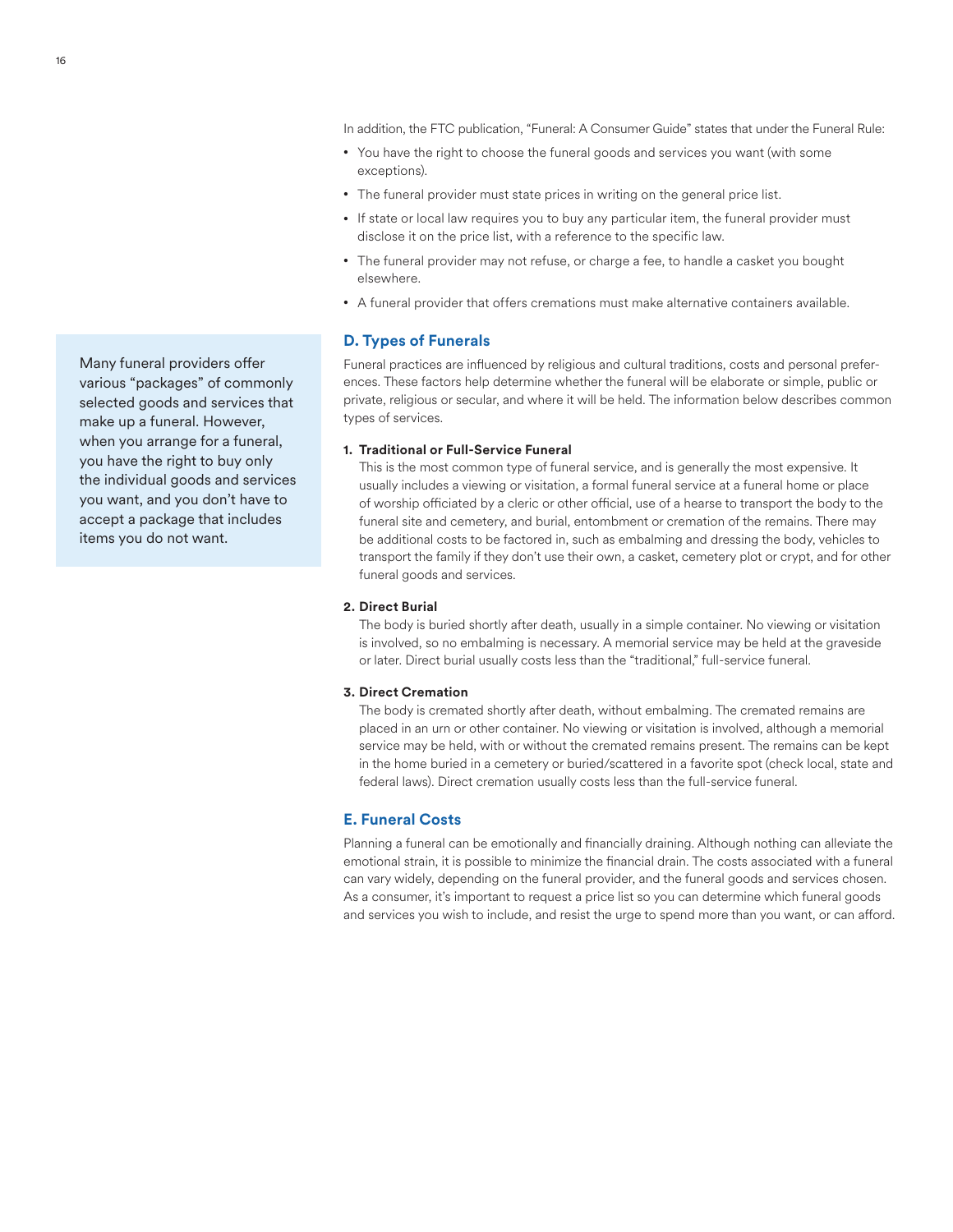#### **1. Commonly Included Costs**

- **Basic services fee for the funeral director and staff** Basic service fees include services that are common to all funerals, regardless of the specific arrangement. These include funeral planning, securing the necessary permits and copies of death certificates, preparing the notices, sheltering the remains, and coordinating the arrangements with the cemetery, crematory or other third parties.
- **Charges for other services and merchandise** These are costs for optional goods and services such as transporting the remains, embalming and other preparation, use of the funeral home for the viewing, ceremony or memorial service, use of equipment and staff for a graveside service, use of a hearse or limousine, a casket, outer burial container or alternate container, and cremation or interment.
- **Cash advances** Some funeral homes charge extra for goods and services bought from outside vendors on your behalf, including flowers, obituary notices, pallbearers, officiating clergy and organists and soloists. Some funeral providers add a service fee to their cost. The Funeral Rule requires those who charge an extra fee to disclose that fact in writing, although it doesn't require them to specify the amount of their markup.

#### **2. Calculating the Actual Cost**

The funeral provider must give you an itemized statement of the total cost of the funeral goods and services you have selected when you are making the arrangements. If the funeral provider doesn't know the cost of the cash advance items at the time, he or she is required to give you a written "good faith estimate." This statement also must disclose any legal, cemetery or crematory requirements that any specific funeral goods or services be purchased.

#### **3. "Funeral Provider Cost Comparison" Form**

You may want to use the below"Funeral Provider Cost Comparison" form to gather information about the costs associated with commonly used funeral goods and services in your area.

| <b>Funeral Provider Cost Comparison</b>      |       |       |       |  |
|----------------------------------------------|-------|-------|-------|--|
|                                              |       |       |       |  |
| Provider Name:                               |       |       |       |  |
| Item                                         | Price | Price | Price |  |
| Non-declinable basic services fee            |       |       |       |  |
| Removal/transfer of remains to funeral home  |       |       |       |  |
| Embalming                                    |       |       |       |  |
| Other preparation of the body                |       |       |       |  |
| Use of facilities/staff for viewing          |       |       |       |  |
| Use of facilities/staff for funeral ceremony |       |       |       |  |
| Use of a hearse                              |       |       |       |  |
| Basic memorial printed package               |       |       |       |  |
| Casket                                       |       |       |       |  |
| Vault                                        |       |       |       |  |
| <b>Total Cost</b>                            |       |       |       |  |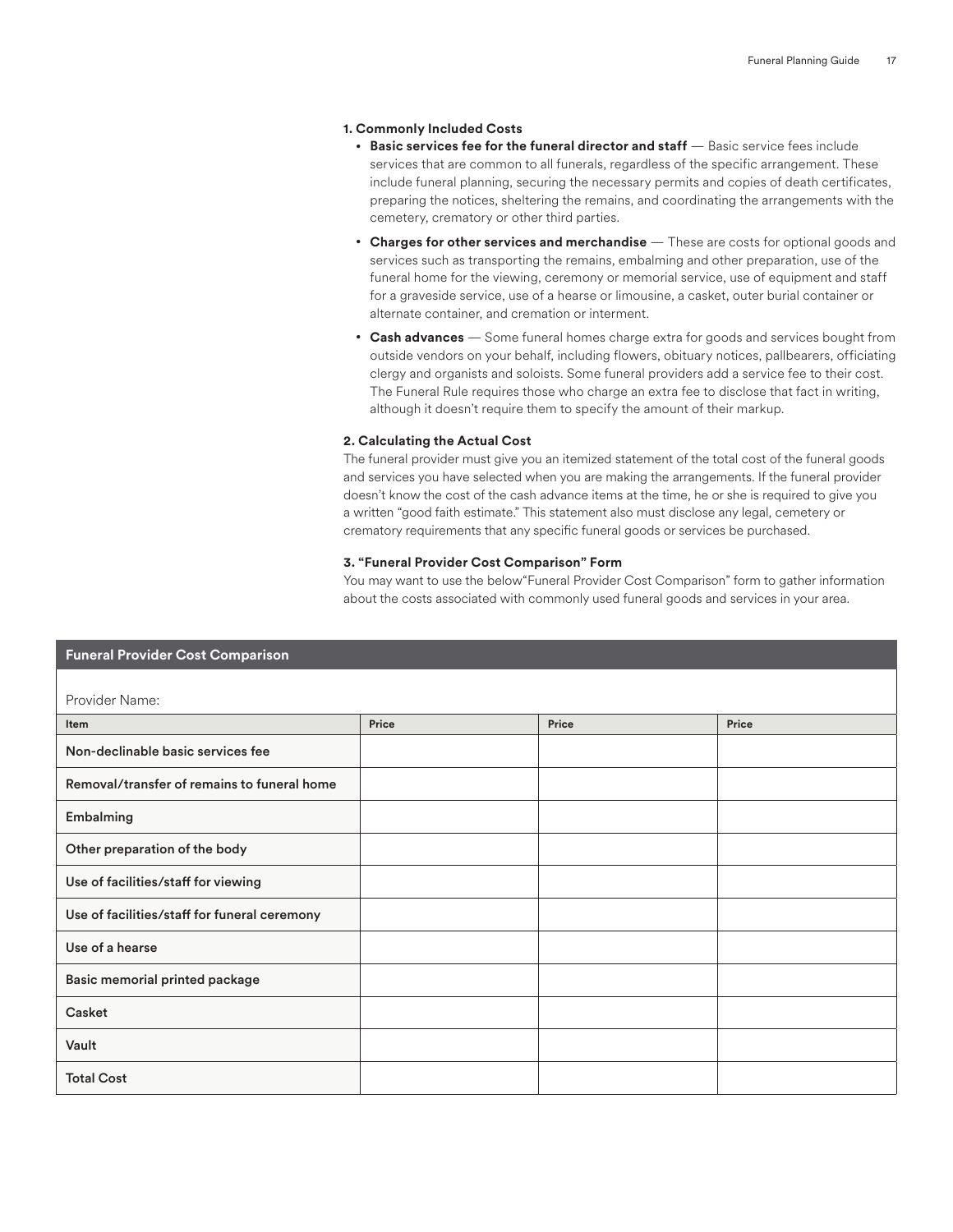Traditionally, caskets have been sold only by funeral homes. However, they are now available for purchase at several famous wholesale and outlet stores. The Funeral Rule requires funeral homes to agree to use a casket you bought elsewhere, and doesn't allow them to charge you a fee for using it.

If you or a family member have a problem concerning funeral matters, it's best to try to resolve it first with the funeral director. If you are dissatisfied, the Funeral Consumer's Alliance may be able to advise you on how best to resolve your issue. You can also contact your state or local consumer protection agencies listed in your telephone book, or the Funeral Service Consumer Assistance Program. You can file a complaint with the FTC by contacting the Consumer Response Center by phone, toll-free, at 1-877-FTC-HELP (382-4357).

## **F. Paying for the Funeral**

Most funeral providers do not offer a deferred payment plan for funeral expenses, because trying to collect at a later date may be difficult, time consuming and costly. Unless it has been pre-paid, payment must typically be made when services are rendered. Cash, credit cards, life insurance proceeds and loans are the most commonly used methods of payment.

#### **Life Insurance**

Many people purchase life insurance coverage to help provide financial security for their loved ones when they die, and to cover final expenses. When life insurance proceeds are used to pay funeral costs, the Beneficiary can "assign" a portion of the insurance proceeds to the funeral provider. Paperwork is typically handled by the funeral provider, who will have the Beneficiary sign an "Assignment" form authorizing the insurance company to pay the funeral provider a specific amount of the insurance proceeds (equal to the funeral costs) before paying the Beneficiary.

## **G. Funeral Terms and Tips**

#### **Caskets**

For a *"traditional," full-service funeral:*

A casket often is the single most expensive item you'll buy if you plan a full-service funeral. Caskets vary widely in style and price, and are sold primarily for their visual appeal.

#### **Cemeteries — Private**

When you are purchasing a cemetery plot, consider the location of the cemetery. Other important points you may want to consider include the type of monuments or memorials the site allows, and whether flowers or other remembrances may be placed on graves.

Cost is another consideration. Cemetery plots can be expensive, especially in metropolitan areas, and there may be charges for opening and closing the grave. Most, but not all, cemeteries require you to purchase a grave liner, which will cost several hundred dollars.

#### **Cemeteries — Veterans**

Burial benefits for veterans include a gravesite in a national cemetery, opening and closing the grave, perpetual care, a headstone or marker, a burial flag, and a Presidential Memorial Certificate, at no cost to the family. Cremated remains are buried or interred in national cemeteries in the same manner and with the same honors as casketed remains. This eligibility also extends to some civilians who have provided military-related service, and some Public Health Service personnel.

Burial benefits may also be available for eligible spouses and dependents of veterans, even if they predecease the veteran. For more information, visit the Department of Veterans Affairs' Web site at www.cem.va.gov. To reach the regional Veterans office in your area, call 1-800-827-1000.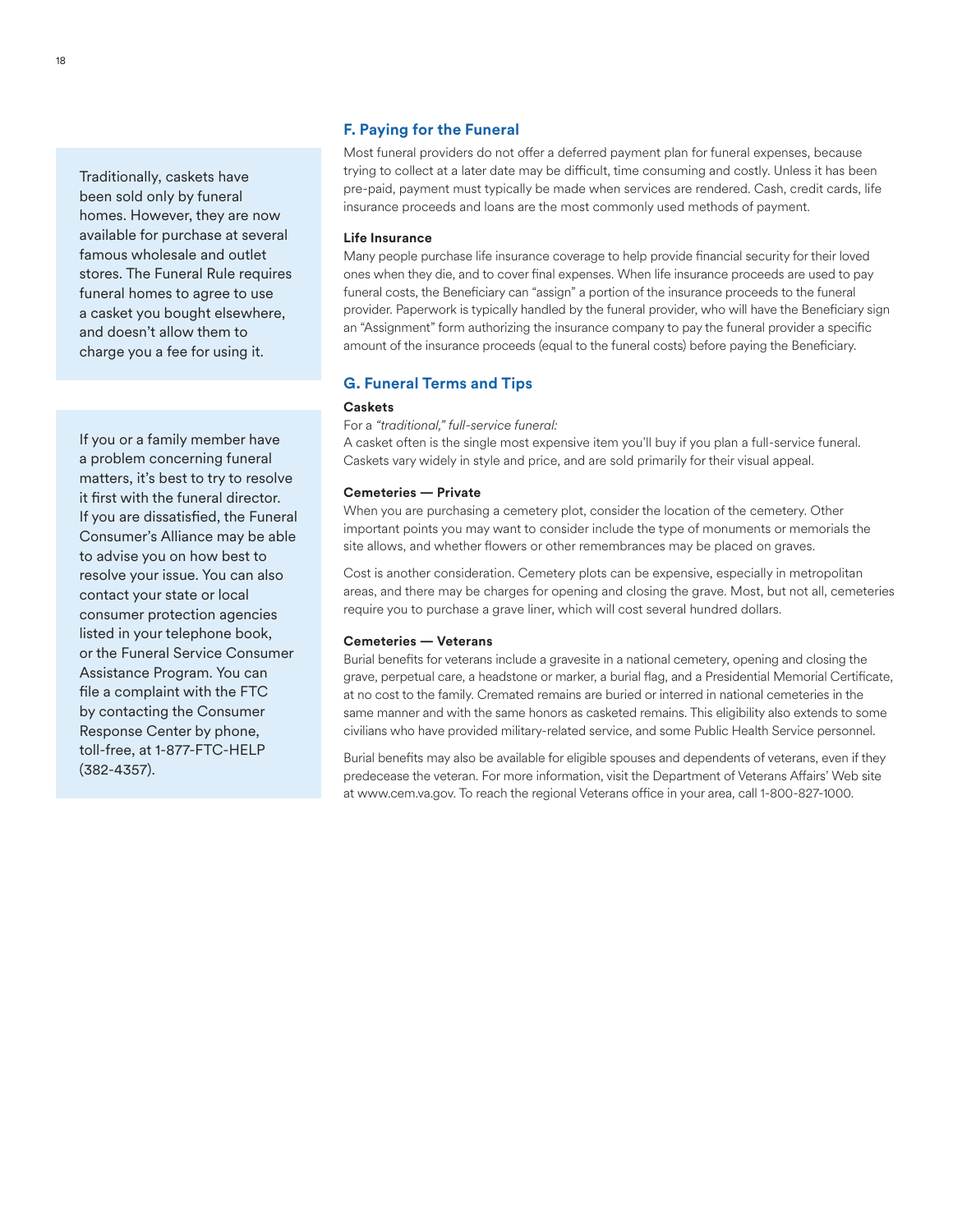#### **Cremation**

Many families who opt to have their loved ones cremated rent a casket from the funeral home for the visitation and funeral, eliminating the cost of buying a casket. If you opt for visitation and cremation, ask about the rental option. For those who choose a direct cremation, without a viewing or other ceremony where the body is present, the funeral provider must offer an inexpensive unfinished wood box or alternative container, a non-metal enclosure — pressboard, cardboard or canvas — that is cremated with the body.

#### **Death Certificate**

This legal document is issued by a government official of the jurisdiction in which the death occurred, and typically includes the location, date and cause of death, as well as the deceased's identifying information (name, SSN, parents' names, marital status, etc.). It is required to finalize almost every aspect of a loved one's affairs, both now and in the future. In fact, in some states, the body can't be moved without it. Later, it will be needed to start the probate process and to file any life insurance claims. It may be advisable to obtain more than one certified copy of the death certificate (although a fee is charged for each copy requested) since only a certified copy may be acceptable for many purposes. Most funeral directors will obtain the certificate(s) for the family as part of their services.

#### **Embalming**

Many funeral homes require embalming if a viewing or visitation is planned, although embalming is generally not necessary or legally required if the body is buried or cremated shortly after death. Eliminating this service can save you hundreds of dollars.

# V. Settling the Estate

After the death of a loved one, family members are often faced with the important task of finalizing the financial affairs of the deceased. At a time when people may be least prepared to deal with practical matters, the countless details, arrangements and planning can sometimes seem insurmountable and confusing. Depending on the size and type of estate, this can be a complex — and expensive — process.

The Executor of the estate is typically named in the will. An Executor has specific legal responsibilities, including probating and settling the deceased's estate. These duties typically include collecting assets, settling debts, paying taxes and distributing the remainder to the heirs in accordance with the will.

If there is no will, and there are probate assets, the Probate Court will generally appoint an Administrator to handle the duties of collecting assets, settling debts and paying taxes. The remainder of the estate is typically distributed in accordance with the state's intestate rules.

If you are the Executor or Administrator of an estate, and feel overwhelmed by the task, it is probably wise to consult a lawyer if you can afford it, or at least find a comprehensive reference book about your duties. Careful attention to financial matters can help a family deal with the future, and can help ensure that they receive all benefits to which they are entitled.

If you do not have a will, review your MetLife Supplemental Group Life Insurance benefits carefully. Your coverage may include MetLife's Face-to-Face Will Preparation Services<sup>1</sup> which allows unlimited access to participating plan attorneys to prepare and update a will at no cost. If you do not have MetLife's Supplemental Group Life Insurance, you can download and prepare a will through www.willscenter.com<sup>2</sup>

Review your MetLife Supplemental Group Life Insurance benefits to see if your coverage includes MetLife's Face-to-Face Estate Resolution Services<sup>1</sup> benefit that can help your Executor/Administrator and beneficiary navigate through the probate process to settle your estate.<sup>2</sup>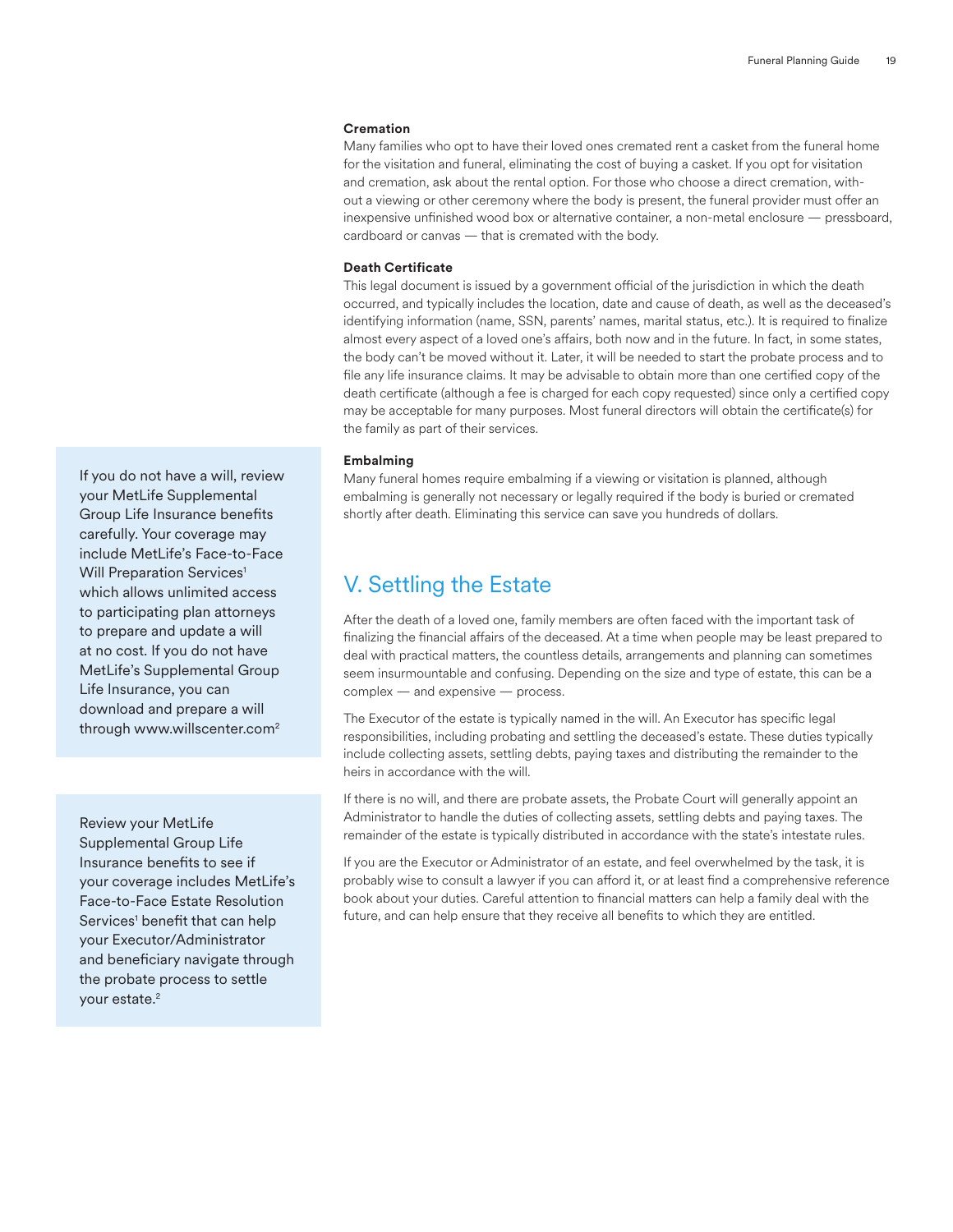#### **Some important suggestions:**

- **Contact the Social Security Administration** (800-772-1213) regarding any benefits that the deceased may have been receiving, and any benefits for which loved ones may be eligible.
- **If the deceased was receiving any pension benefits, contact the plan administrator(s).**  In some instances, the surviving spouse may be eligible to continue receiving all or part of the pension, either indefinitely or for a given period of time.
- **Notify any insurance company with whom the deceased was insured.** Ask for claim forms and instructions on how to file for life insurance proceeds. To help facilitate this process, an insurance company is likely to need the following information: a statement of claim, with the full name and address of the beneficiary or the person making the claim; a certified death certificate showing the date, place and cause of death; and the actual policy or certificate. if available. Many insurance companies will pay insurance proceeds into an interest-bearing account, giving the beneficiary time to make well thought-out decisions regarding the use of the money.
- **Notify the deceased's employer (or former employer).** If the deceased was employed at time of death, there may be a final paycheck due. The employer can also provide information on any deferred compensation plans that apply to the deceased. Whether the deceased was currently employed, retired or on disability, you or other family members may be entitled to benefits.
- **Contact the administrator(s) of any IRA , 401(k) and/or 403(b) plans in which the deceased participated**. These types of plans typically include a beneficiary designation to facilitate payment.
- **If the deceased was a Union member, contact the Union representative.** Check on any Union benefits to which the deceased was entitled, as well as any benefits that may be available to the surviving spouse or minor children.
- **If the deceased served in the uniformed services, notify the Department of Veterans Affairs.** A burial allowance may be available, subject to certain qualifications, and his or her spouse and minor children may be eligible for certain benefits. For more information, visit the Department of Veterans Affairs' Web site at www.cem.va.gov. To reach the regional Veterans office in your area, call 1-800-827-1000.
- **Submit outstanding medical claims to the proper insurer.**
- **Notify financial institutions with whom the deceased had accounts.**
- **Notify creditors.**
- **Determine what taxes are due, and file tax returns.**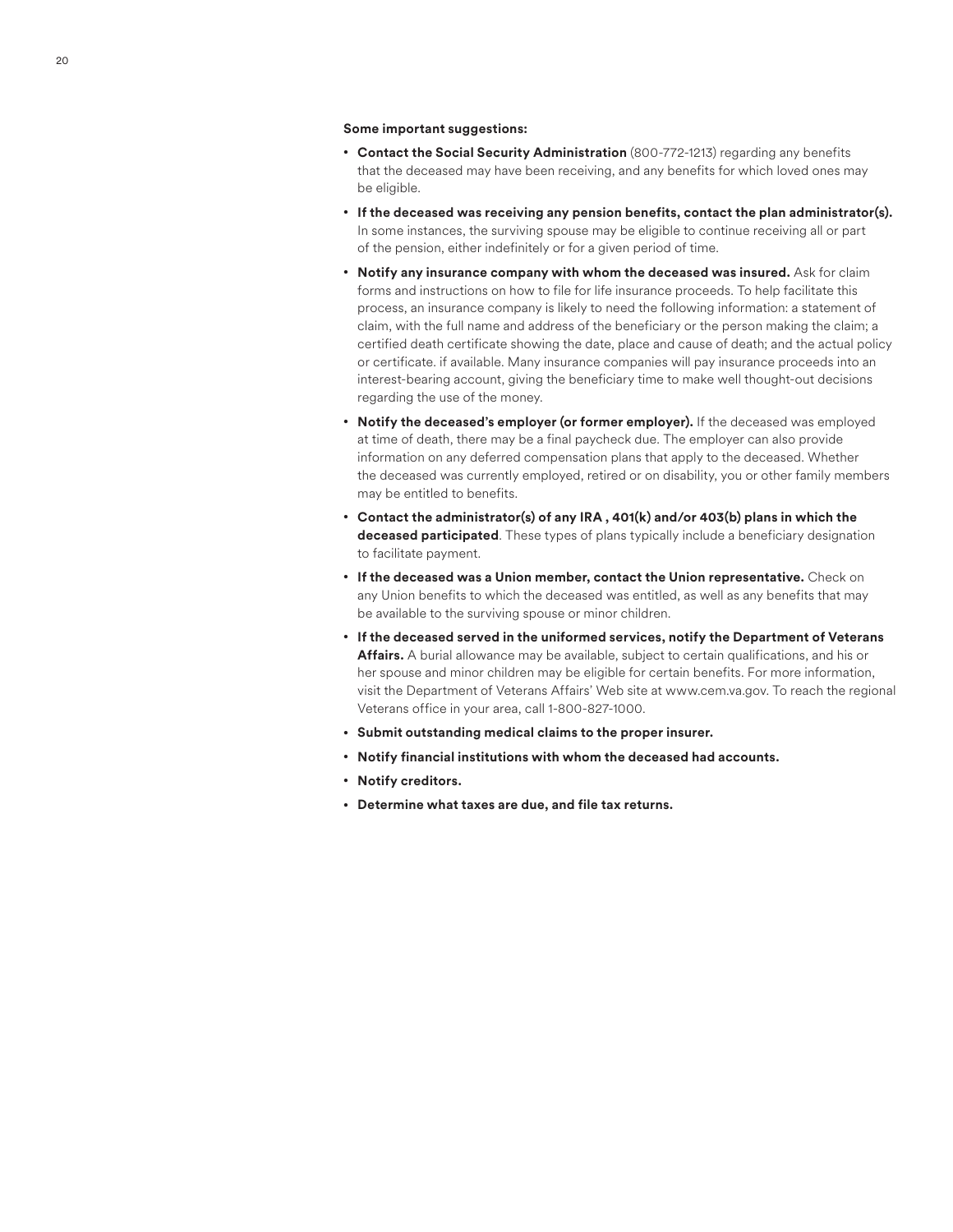# VI. MetLife Benefits for You and Your Beneficiary(ies)

# **A. How do you know if you have enough life insurance to meet your family's needs?**

If you currently have life insurance coverage, it's a good idea to review the policy/ certificate every few years to make sure it still meets your needs. Check to make sure all beneficiaries and other information are current. Do any of the statements below pertain to you? If so, it might be time to review your insurance options.

If you …

- Were recently married or divorced
- Have a child or grandchild who was recently born or adopted
- Provide care or financial help to a child or parent
- Want to help ensure that financial resources are available to provide assistance or longterm care for a loved one
- Purchased a new home recently
- Have children or grandchildren who are about to enter college
- Refinanced your home mortgage in the past six months
- Received an inheritance
- Retired or your spouse has retired
- Have started a business

#### **How Much Life Insurance Do I Need?**

If you are the family's sole breadwinner, or part of a dual-income household, an adequate level of life insurance should be part of your financial plan. While no amount of money can take your place, the right amount of life insurance can go a long way in helping your family to replace lost income and maintain their standard of living. Life insurance coverage can help to defray the loss of income and help your family maintain the household.

Find out how much life insurance you may need by using the MetLife Life Insurance Calculator located at: *www.metlifeiseasier.net*

If you only have Basic life insurance, chances are good that your current coverage has not kept pace with your family's changing needs. MetLife's Supplemental Life program may be able to help fill that gap.

#### **MetLife Provides More Than Just a Death Benefit**

MetLife makes it easy to get the most out of your benefits with MetLife Advantages<sup>SM</sup>, a comprehensive suite of services available with your Group Life Insurance.

#### **Services Available with Supplemental Life Plans**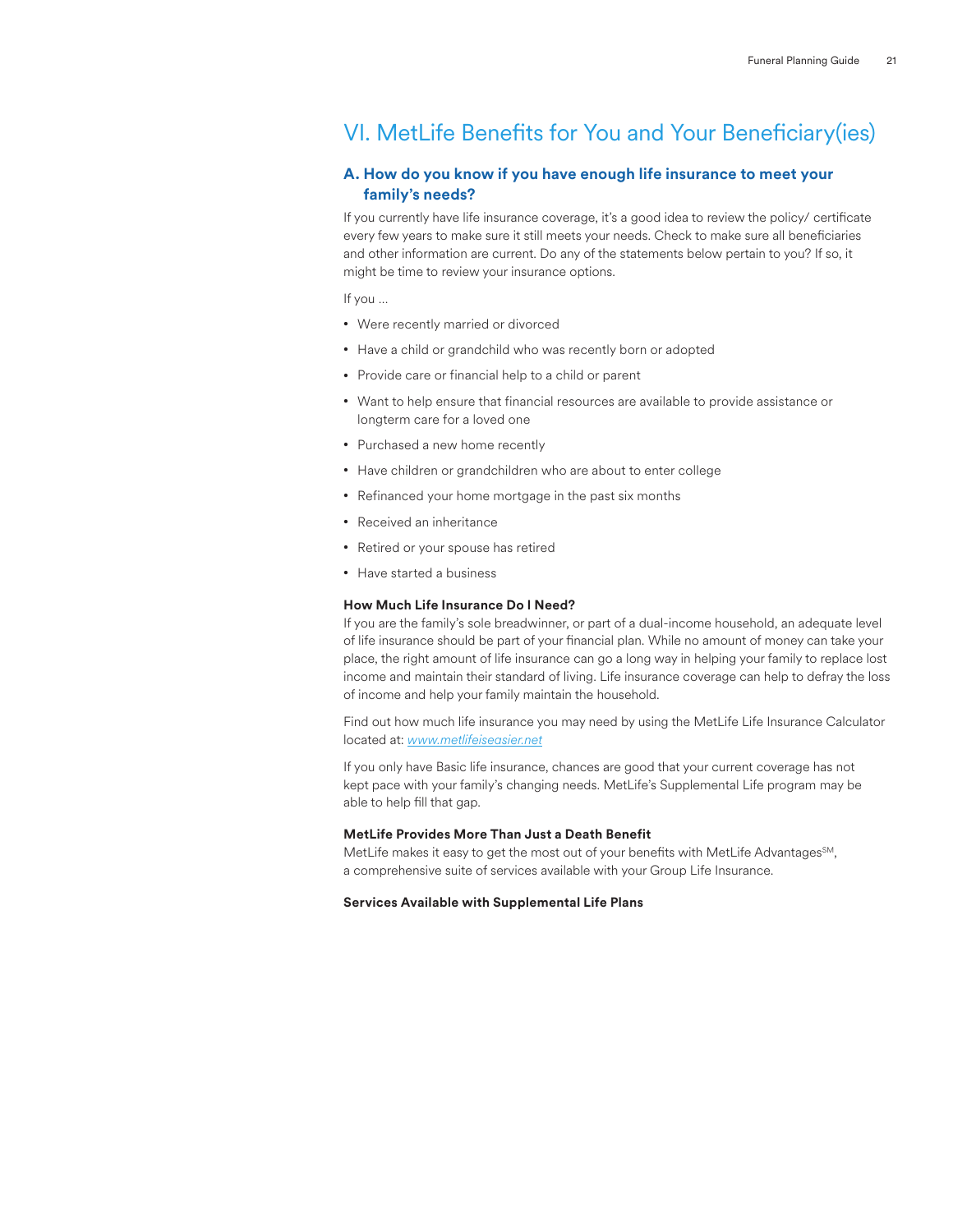#### **B. Face-to-Face Will Preparation<sup>1</sup>**

Employees who are covered under a MetLife Supplemental Life Insurance Plan with Will Preparation services can have a will prepared or updated, at no cost, through MetLife Legal Plans, which has a network of over 13,400 participating attorneys. A will not only allows you to control how your assets will be distributed, but also allows you to appoint a guardian if you have any minor children at your death.

Information on how to access this benefit is sent to insured employees following the effective date of their Supplemental Life coverage. Using the benefit is simple:

- **Step 1:** Call MetLife Legal Plans' toll-free number and a Client Service Representative will assist you in locating a participating plan attorney in your area and provide you with a case number.
- **Step 2:** Call to make an appointment with the participating attorney, and provide the case number — many plan attorneys even have evening and weekend appointments for your convenience.
- **Step 3:** That's it! When you use a participating plan attorney, you do not need to submit any claim forms. You also have the flexibility of using an attorney who is not participating in the MetLife Legal Plans' network and being reimbursed for covered services according to a set fee schedule. In that case, you will be responsible for any attorney's fees that exceed the reimbursement amount.

### **C. Face-to-Face Estate Resolution ServicesSM (ERS)<sup>1</sup>**

For those unfamiliar with the Probate Court system, settling an estate can be a daunting task, but MetLife's Estate Resolution ServicesSM can make that task less of a burden. MetLife Supplemental Life Insurance Plans with ERS offer the services of a MetLife Legal Plans participating attorney at no cost. ERS provides the insured employees' Executor/ Administrator and Beneficiaries with the personal support of a MetLife Legal Plans attorney, in person or via tele-phone. The participating plan attorney's fees are covered for the Executor or Administrator of the insured's estate for the following probate services:

- Telephone and office consultations to discuss matters related to probating the estate;
- Preparation of documents and representation at court proceedings needed to transfer the probate assets from the insured's estate to heirs;
- The completion of correspondence necessary to transfer non-probate assets such as proceeds from insurance policies, joint bank accounts, stock accounts or a house and;
- Associated tax filings.

#### **Services Available with Basic Life Plans**

#### **D. WillsCenter.com**

If you are not covered under a MetLife Supplemental Life Insurance Plan through your employer, or if you want to take things at your own pace, you can visit WillsCenter.com, an online document preparation service that can help you or your spouse/domestic partner prepare a will, living will, power of attorney and HIPAA authorization form. The site is available 24 hours a day, 7 days a week and requires a simple one-time registration.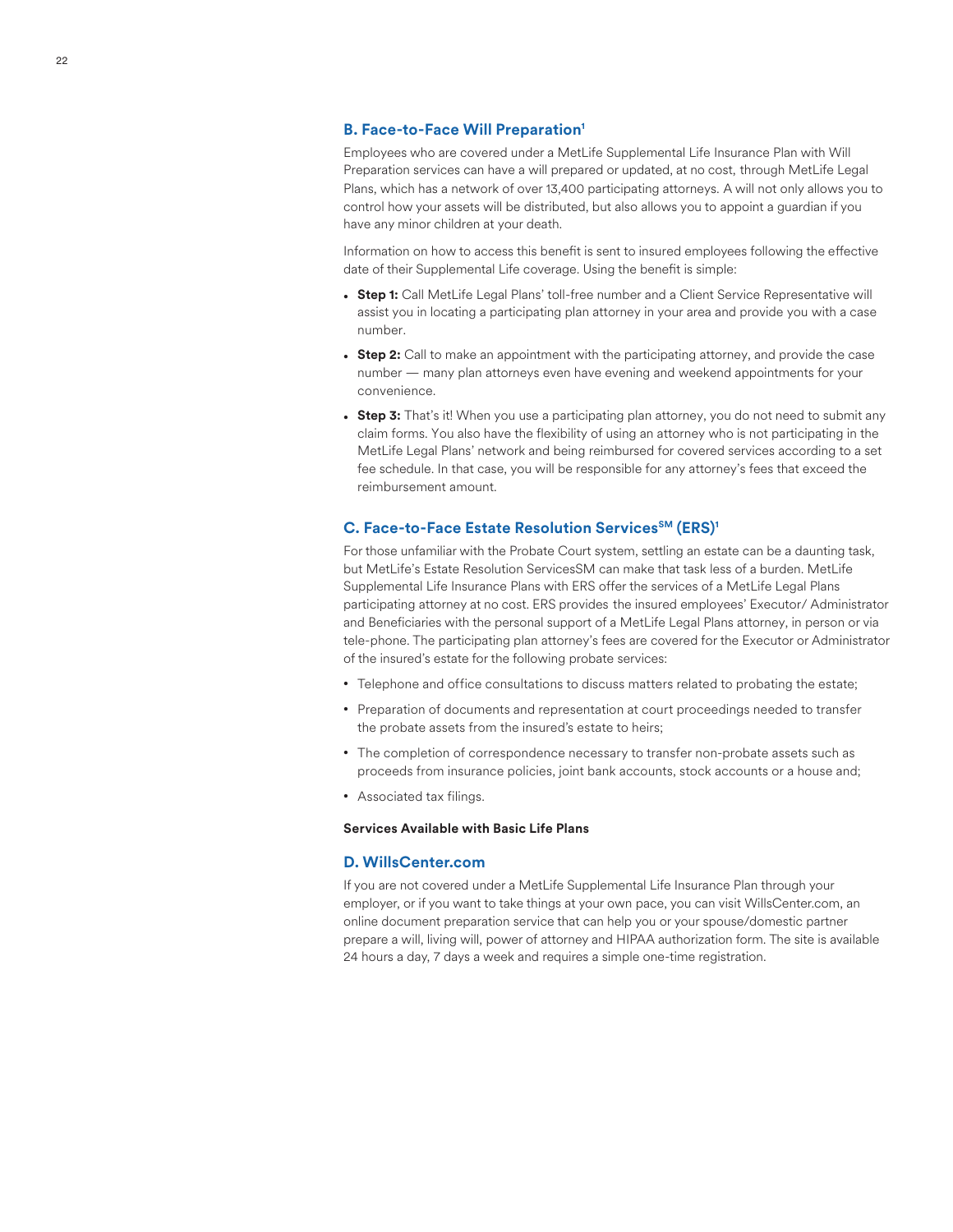## **E. Grief Counseling3**

MetLife's grief counseling service provided at no extra charge on MetLife's Group Basic Life Insurance, provides employees, their dependents and beneficiaries with counseling from a network of licensed counselors to help them cope with grief following the death of a loved one or a major life change such as divorce, loss of employment, or financial hardship. The service provides up to five confidential counseling sessions per event — either face-to-face or by telephone. Also available are concierge services to assist with your funeral planning needs, such as:

- Locate funeral homes in your area
- Obtain funeral cost estimates from providers in your area; compare cost information, services offered and funeral planning options
- Identify other service providers such as florists, caterers and hotels
- Locate back-up care for children or elderly
- Locate cemetery options, including information on monument types
- Identify monument and headstone vendors
- Locate Social Security and Veterans Affairs offices

#### **Services Available with Basic or Supplemental Life Plans**

#### **F. MetLife Delivering The Promise® (DTP)4**

This program is designed to help family members cope with the numerous and significant financial adjustments and decisions associated with the loss of a loved one. It provides personal assistance, support and specialized services to the Beneficiaries of MetLife's group life insurance contracts. DTP Specialists are Financial Services Representatives of MetLife or New England Financial,<sup>®</sup> a MetLife company, and are formally trained to handle the sensitive issues surrounding a loved one's death. Key service points of the program include:

- Assistance with filing insurance claims, and filing for government benefits, such as Social Security
- Aid in locating support resources and grief counseling
- Consultations to help with the many details and serious questions that arise upon the loss of a loved one
- Financial guidance in planning for current and future needs
- Special tools, like the Delivering the Promise Organizer,<sup>™</sup> to help claimants and their families organize their own financial affairs

Beneficiaries are free to use as much, or as little of the DTP Specialist's assistance as they would like.

#### **G. Total Control Account® (TCA)5**

In most states, the Total Control Account is the standard method used to pay death claims. Insurance proceeds are paid to the beneficiary via the TCA, which is an interestbearing account with check-writing privileges that provides full access to the insurance proceeds.

Bereavement can be a difficult, emotional and stressful time, and beneficiaries often feel overwhelmed by pressing decisions related to the loss of their loved ones. TCA death claim payments relieve beneficiaries of the need to make immediate decisions about what to do with a lump-sum check, and enable them to have the flexibility to access funds as needed, while earning a guaranteed minimum interest rate on the proceeds, as they assess their financial situation.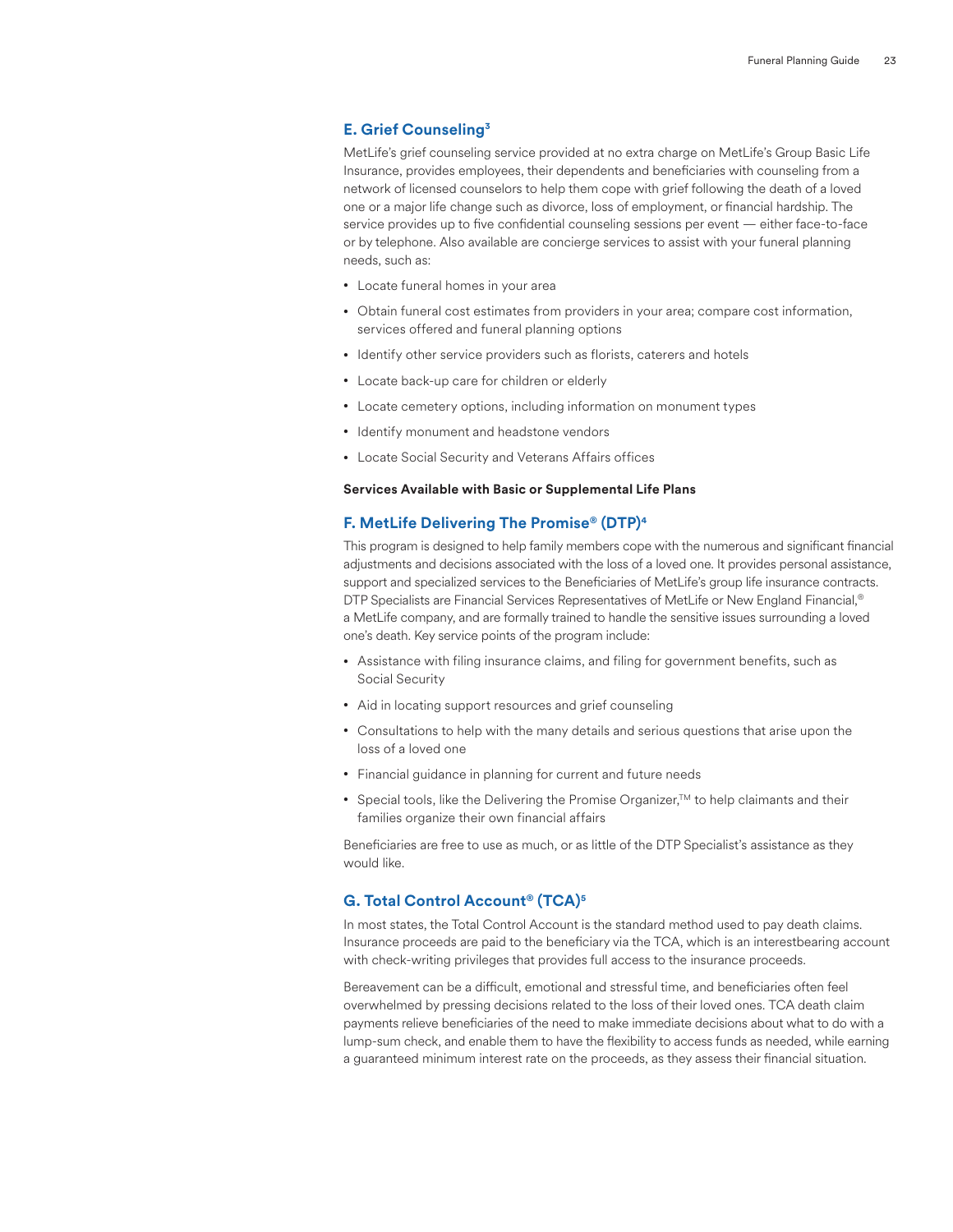# VII. The MetLife Death Claim Process

MetLife realizes beneficiaries are going through a difficult, emotional and potentially confusing time. To assist the beneficiaries, of our Group Life customers MetLife has created a website to file a Death Claim as an alternate option to the traditional paper process and a settlement option called the Total Control Account (TCA).

When the death is reported to the employer by a family member, attorney, funeral home or other source, the employer checks the employee's records to ascertain whether a Group Life benefit may be payable. The Employer or third party that maintains the insured's enrollment and beneficiary designation forms will report to MetLife if it is determined that a benefit may be payable. The employer will begin the process by completing the information on the Employer's Statement, and will send the Claimant's Statement to the latest designated beneficiary that is listed in their records.

The Employer Statement submitter will request that the beneficiary complete the Claimant's Statement, and return it along with a certified death certificate. When the submitter receives the completed Claimant's Statement and certified death certificate from the beneficiary, he or she reviews the documentation to make sure that it all is in order. This documentation is then forwarded to the MetLife Group Life unit along with the completed Employer's Statement, enrollment and latest beneficiary designation form.

If the amount of proceeds payable to the beneficiary is \$5,000 or more, a Total Control Account will usually be established in the beneficiary's name once the claim is approved. The beneficiary will receive a personalized "draft book" and a kit that includes a Customer Agreement that provides additional information regarding the Total Control Account. By using one of the personalized drafts, the beneficiary can draw a draft on his or her Total Control Account for the entire amount at any time. Information regarding the other settlement options available will also be provided.

While a beneficiary's death claim proceeds are in a Total Control Account, the proceeds are guaranteed by MetLife. The beneficiary can access all or part of the insurance proceeds at any time, simply by writing a draft (minimum \$250). There is no charge for additional drafts, there are no transaction or monthly fees, and no penalties for withdrawing all or part of the funds in the TCA. All guarantees are subject to the financial strength and claims-paying ability of Metropolitan Life Insurance Company, which has been delivering on its promises since 1868.

We hope that the Total Control Account will help beneficiaries rest a little easier knowing that their money is guaranteed, earning interest at rates that are set with reference to objective, third-party indices of money market rates, and accessible when needed, giving them time to make financial decisions that are right for them.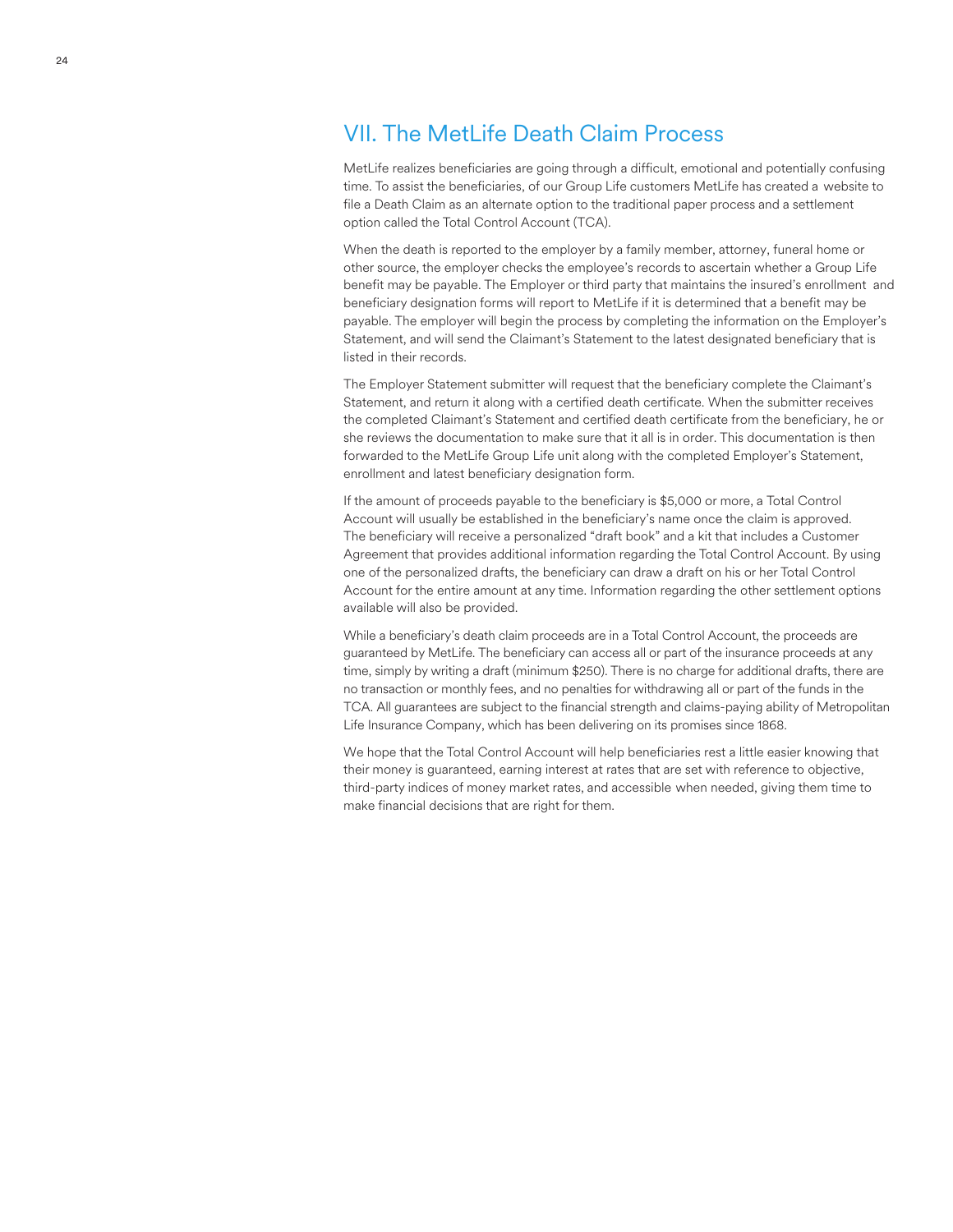# VIII. Additional Resources

- **(1) American Association of Retired Persons (AARP),** *www.aarp.org*
- **(2) Funerals: A Consumer Guide,** *https://www.consumer.ftc.gov/blog/planning-funeral-know-your-rights*
- **(3) Internal Revenue Service,** *www.irs.gov*
- **(4) MetLife Advice Loss of a Loved One,** *http://www.metlife.com/individual/life-advice/life-transitions/loss-of-a-loved-one/index.html*
- **(5) National Center for Health Statistics,**

*www.cdc.gov/nchs*, 1-800-232-4636

**(6) Social Security Administration,**

*www.ssa.gov*, 1-800-772-1213

**(7) U.S. Department of Veterans Affairs,**

*www.va.gov*, 1-800-827-1000